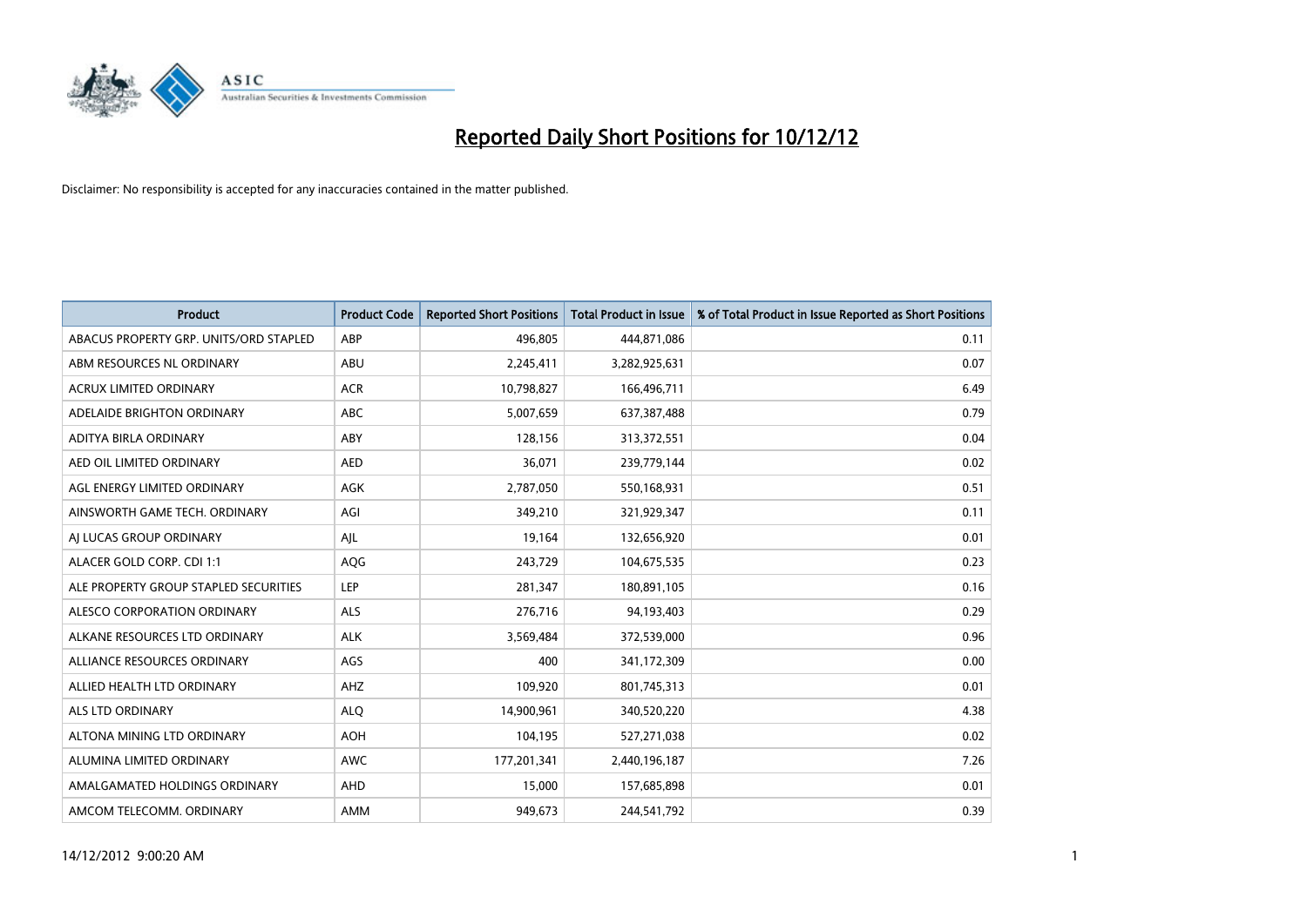

| <b>Product</b>                          | <b>Product Code</b> | <b>Reported Short Positions</b> | <b>Total Product in Issue</b> | % of Total Product in Issue Reported as Short Positions |
|-----------------------------------------|---------------------|---------------------------------|-------------------------------|---------------------------------------------------------|
| AMCOR LIMITED ORDINARY                  | <b>AMC</b>          | 2,105,870                       | 1,206,684,923                 | 0.17                                                    |
| AMP LIMITED ORDINARY                    | AMP                 | 8,909,707                       | 2,930,423,546                 | 0.30                                                    |
| AMPELLA MINING ORDINARY                 | <b>AMX</b>          | 3,806,450                       | 247,500,493                   | 1.54                                                    |
| ANGLOGOLD ASHANTI CDI 5:1               | AGG                 | 500                             | 89,207,765                    | 0.00                                                    |
| ANSELL LIMITED ORDINARY                 | <b>ANN</b>          | 3,905,581                       | 130,768,652                   | 2.99                                                    |
| ANTARES ENERGY LTD ORDINARY             | <b>AZZ</b>          | 498,482                         | 257,000,000                   | 0.19                                                    |
| ANZ BANKING GRP LTD ORDINARY            | <b>ANZ</b>          | 10,668,980                      | 2,721,234,961                 | 0.39                                                    |
| APA GROUP STAPLED SECURITIES            | <b>APA</b>          | 8,592,789                       | 823,540,679                   | 1.04                                                    |
| APN NEWS & MEDIA ORDINARY               | <b>APN</b>          | 14,585,856                      | 661,526,586                   | 2.20                                                    |
| AQUARIUS PLATINUM. ORDINARY             | <b>AOP</b>          | 13,899,945                      | 486,851,336                   | 2.86                                                    |
| AQUILA RESOURCES ORDINARY               | <b>AQA</b>          | 9,257,478                       | 411,804,442                   | 2.25                                                    |
| ARAFURA RESOURCE LTD ORDINARY           | <b>ARU</b>          | 4,106,561                       | 441,270,644                   | 0.93                                                    |
| ARB CORPORATION ORDINARY                | <b>ARP</b>          | 89,896                          | 72,481,302                    | 0.12                                                    |
| ARDENT LEISURE GROUP STAPLED SECURITIES | AAD                 | 698,463                         | 397,774,513                   | 0.18                                                    |
| ARISTOCRAT LEISURE ORDINARY             | <b>ALL</b>          | 14,503,437                      | 551,418,047                   | 2.63                                                    |
| ARRIUM LTD ORDINARY                     | ARI                 | 5,433,291                       | 1,351,527,328                 | 0.40                                                    |
| ASCIANO LIMITED ORDINARY                | <b>AIO</b>          | 3,210,763                       | 975,385,664                   | 0.33                                                    |
| ASG GROUP LIMITED ORDINARY              | <b>ASZ</b>          | 1,330,270                       | 206,720,839                   | 0.64                                                    |
| ASPEN GROUP ORD/UNITS STAPLED           | APZ                 | 314,226                         | 1,197,188,521                 | 0.03                                                    |
| ASTRO JAP PROP GROUP STAPLED SECURITIES | AJA                 | 1,596                           | 58,445,002                    | 0.00                                                    |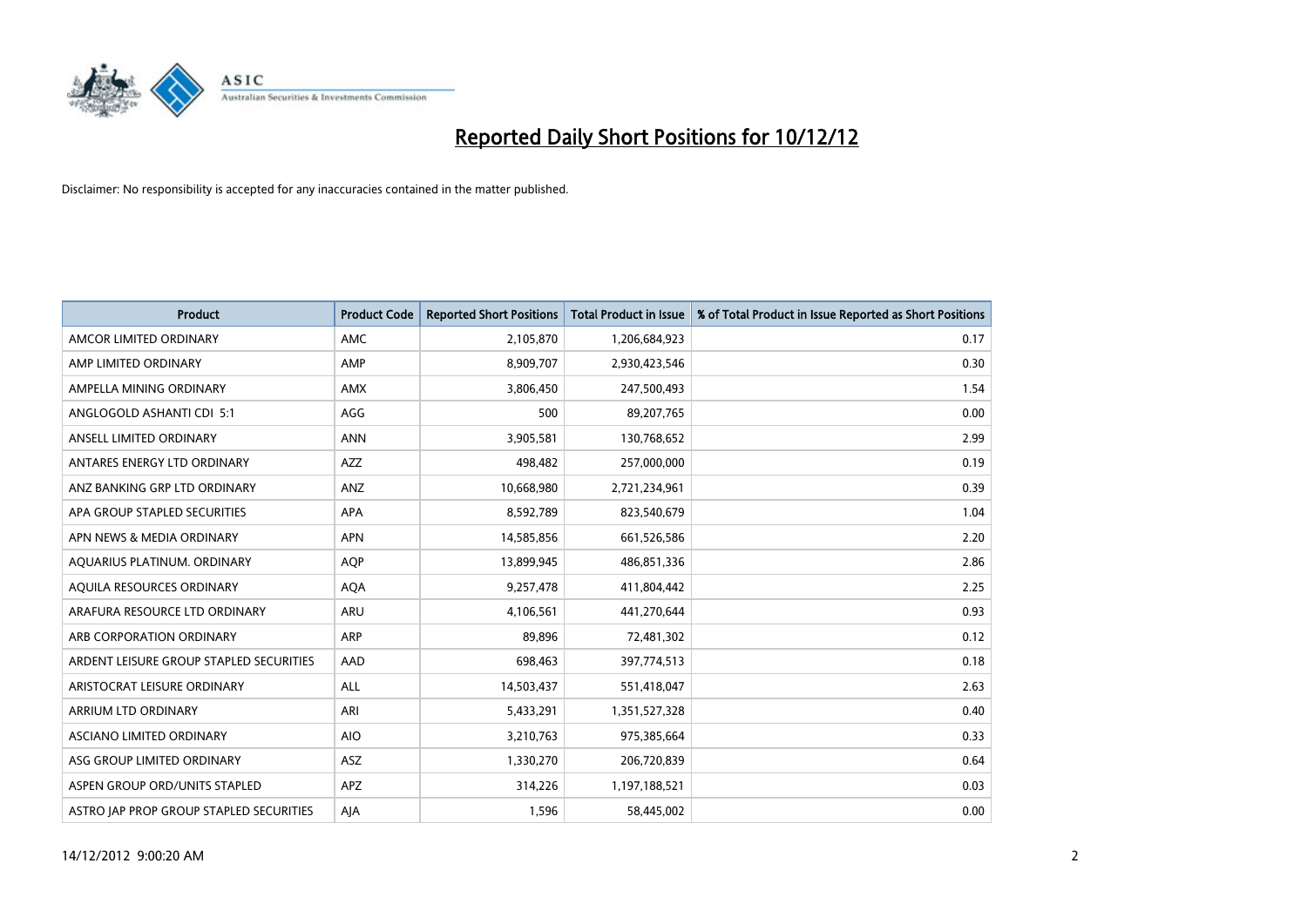

| <b>Product</b>                       | <b>Product Code</b> | <b>Reported Short Positions</b> | Total Product in Issue | % of Total Product in Issue Reported as Short Positions |
|--------------------------------------|---------------------|---------------------------------|------------------------|---------------------------------------------------------|
| ASX LIMITED ORDINARY                 | <b>ASX</b>          | 3,769,452                       | 175,136,729            | 2.15                                                    |
| ATLAS IRON LIMITED ORDINARY          | <b>AGO</b>          | 8,739,584                       | 904,805,993            | 0.97                                                    |
| <b>AURIZON HOLDINGS LTD ORDINARY</b> | AZJ                 | 15,667,589                      | 2,137,284,503          | 0.73                                                    |
| AURORA OIL & GAS ORDINARY            | <b>AUT</b>          | 6,078,811                       | 447,885,778            | 1.36                                                    |
| AUSDRILL LIMITED ORDINARY            | <b>ASL</b>          | 5,839,966                       | 309,351,962            | 1.89                                                    |
| AUSENCO LIMITED ORDINARY             | AAX                 | 929,114                         | 123,872,665            | 0.75                                                    |
| <b>AUSTAL LIMITED ORDINARY</b>       | ASB                 | 3,303,449                       | 319,876,994            | 1.03                                                    |
| AUSTEX OIL LIMITED ORDINARY          | <b>AOK</b>          | 300,000                         | 420,632,708            | 0.07                                                    |
| AUSTIN ENGINEERING ORDINARY          | ANG                 | 476,363                         | 72,314,403             | 0.66                                                    |
| AUSTRALAND PROPERTY STAPLED SECURITY | <b>ALZ</b>          | 559,181                         | 576,846,597            | 0.10                                                    |
| AUSTRALIAN AGRICULT, ORDINARY        | AAC                 | 671,843                         | 312,905,085            | 0.21                                                    |
| AUSTRALIAN INFRASTR, UNITS/ORDINARY  | <b>AIX</b>          | 826,527                         | 620,733,944            | 0.13                                                    |
| AUSTRALIAN PHARM, ORDINARY           | API                 | 313,340                         | 488,115,883            | 0.06                                                    |
| AVIENNINGS LIMITED ORDINARY          | <b>AVI</b>          | 175,000                         | 274,588,694            | 0.06                                                    |
| AWE LIMITED ORDINARY                 | AWE                 | 4,247,385                       | 522,116,985            | 0.81                                                    |
| AZIMUTH RES LTD ORDINARY             | <b>AZH</b>          | 1,307,088                       | 422,364,886            | 0.31                                                    |
| BANDANNA ENERGY ORDINARY             | <b>BND</b>          | 14,790,496                      | 528,481,199            | 2.80                                                    |
| BANK OF QUEENSLAND. ORDINARY         | <b>BOO</b>          | 8,298,283                       | 308,797,224            | 2.69                                                    |
| <b>BASE RES LIMITED ORDINARY</b>     | <b>BSE</b>          | 466,341                         | 560,440,029            | 0.08                                                    |
| <b>BATHURST RESOURCES ORDINARY</b>   | <b>BTU</b>          | 41,662,832                      | 697,247,997            | 5.98                                                    |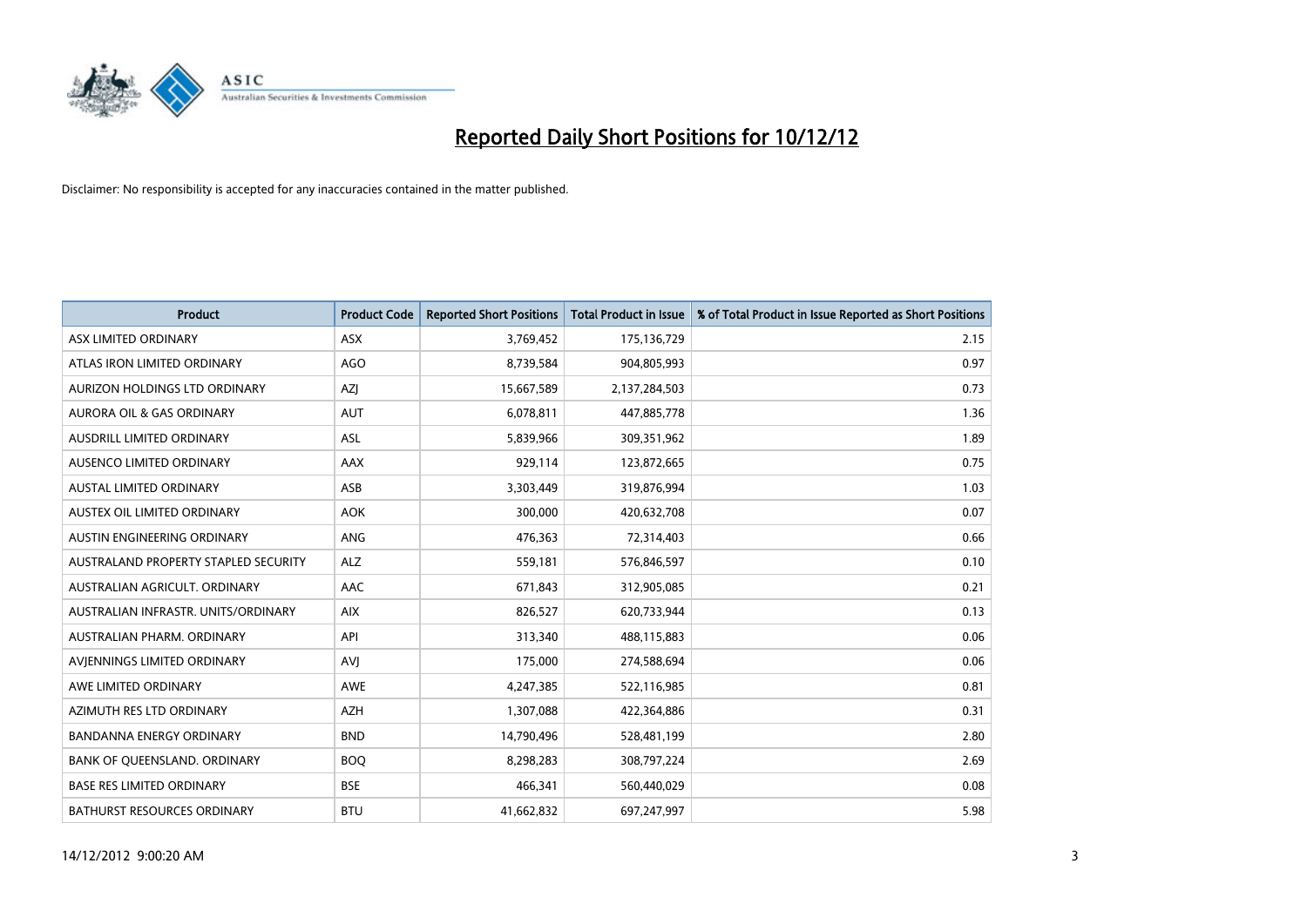

| <b>Product</b>                          | <b>Product Code</b> | <b>Reported Short Positions</b> | <b>Total Product in Issue</b> | % of Total Product in Issue Reported as Short Positions |
|-----------------------------------------|---------------------|---------------------------------|-------------------------------|---------------------------------------------------------|
| <b>BC IRON LIMITED ORDINARY</b>         | <b>BCI</b>          | 160,129                         | 103,861,000                   | 0.15                                                    |
| BEACH ENERGY LIMITED ORDINARY           | <b>BPT</b>          | 20,822,746                      | 1,263,677,572                 | 1.65                                                    |
| BEADELL RESOURCE LTD ORDINARY           | <b>BDR</b>          | 12,438,758                      | 742,204,752                   | 1.68                                                    |
| BENDIGO AND ADELAIDE ORDINARY           | <b>BEN</b>          | 9,324,947                       | 402,290,277                   | 2.32                                                    |
| BERKELEY RESOURCES ORDINARY             | <b>BKY</b>          | 179,585                         | 179,393,273                   | 0.10                                                    |
| <b>BHP BILLITON LIMITED ORDINARY</b>    | <b>BHP</b>          | 6,768,260                       | 3,211,691,105                 | 0.21                                                    |
| <b>BILLABONG ORDINARY</b>               | <b>BBG</b>          | 4,741,228                       | 478,944,292                   | 0.99                                                    |
| <b>BLACKTHORN RESOURCES ORDINARY</b>    | <b>BTR</b>          | 255,955                         | 164,285,950                   | 0.16                                                    |
| BLUESCOPE STEEL LTD DEFERRED SETTLEMENT | <b>BSLDA</b>        | 4,152,580                       | 558,197,542                   | 0.74                                                    |
| <b>BOART LONGYEAR ORDINARY</b>          | <b>BLY</b>          | 7,604,536                       | 461, 163, 412                 | 1.65                                                    |
| <b>BOOM LOGISTICS ORDINARY</b>          | <b>BOL</b>          | 86,315                          | 468,663,585                   | 0.02                                                    |
| BORAL LIMITED, ORDINARY                 | <b>BLD</b>          | 48,873,389                      | 766,235,816                   | 6.38                                                    |
| <b>BOUGAINVILLE COPPER ORDINARY</b>     | <b>BOC</b>          |                                 | 401,062,500                   | 0.00                                                    |
| <b>BRADKEN LIMITED ORDINARY</b>         | <b>BKN</b>          | 11,560,597                      | 169,240,662                   | 6.83                                                    |
| <b>BRAMBLES LIMITED ORDINARY</b>        | <b>BXB</b>          | 4,979,558                       | 1,556,357,620                 | 0.32                                                    |
| BREVILLE GROUP LTD ORDINARY             | <b>BRG</b>          | 813,070                         | 130,095,322                   | 0.62                                                    |
| <b>BRICKWORKS LIMITED ORDINARY</b>      | <b>BKW</b>          | 66,395                          | 147,818,132                   | 0.04                                                    |
| <b>BROCKMAN MINING LTD ORDINARY</b>     | <b>BCK</b>          | 91,872                          | 7,224,094,327                 | 0.00                                                    |
| BT INVESTMENT MNGMNT ORDINARY           | <b>BTT</b>          | 37,247                          | 268,989,279                   | 0.01                                                    |
| <b>BURU ENERGY ORDINARY</b>             | <b>BRU</b>          | 10,614,163                      | 266,312,599                   | 3.99                                                    |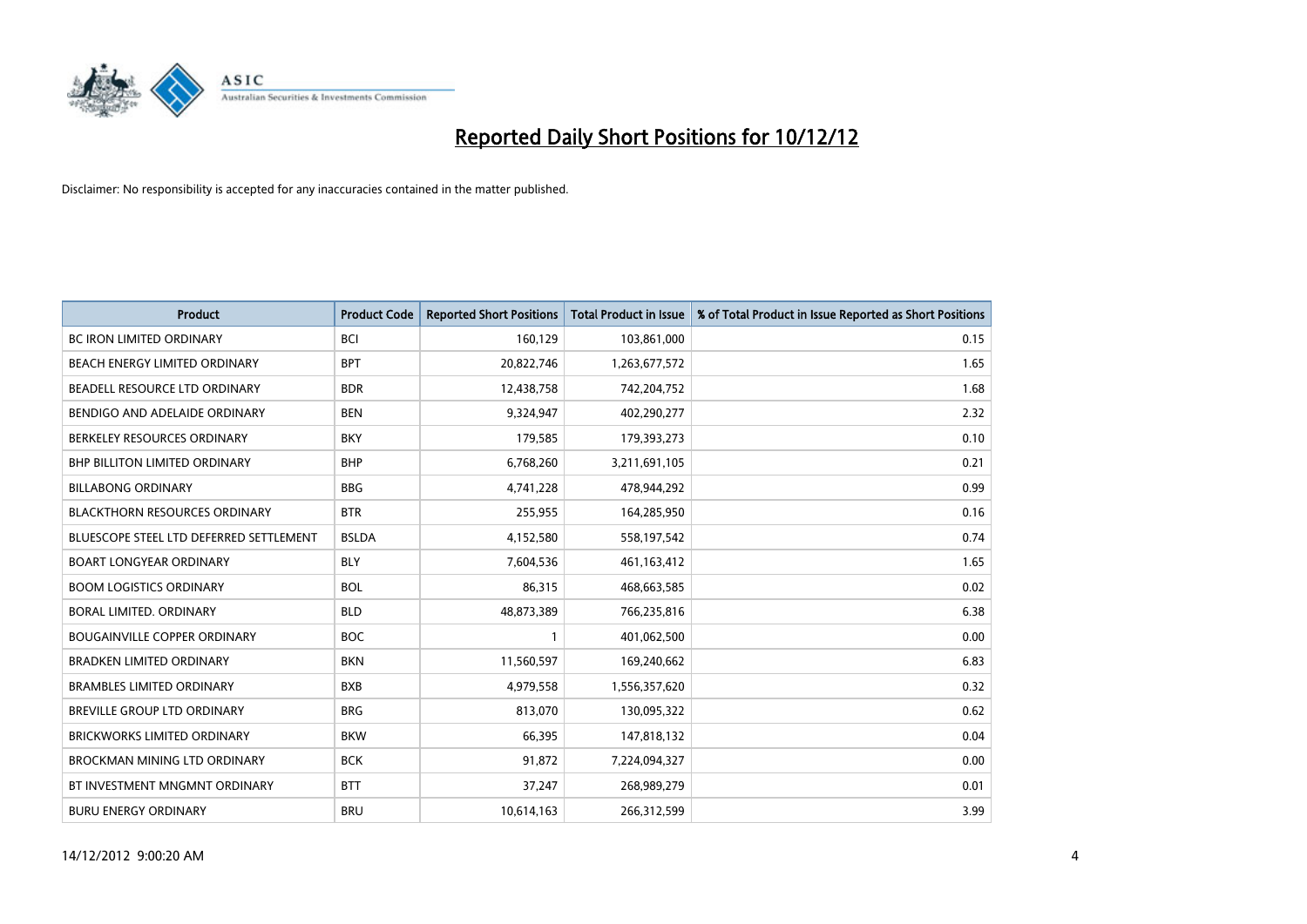

| <b>Product</b>                          | <b>Product Code</b> | <b>Reported Short Positions</b> | <b>Total Product in Issue</b> | % of Total Product in Issue Reported as Short Positions |
|-----------------------------------------|---------------------|---------------------------------|-------------------------------|---------------------------------------------------------|
| <b>BWP TRUST ORDINARY UNITS</b>         | <b>BWP</b>          | 2,605,954                       | 533,645,790                   | 0.49                                                    |
| CABCHARGE AUSTRALIA ORDINARY            | CAB                 | 5,474,158                       | 120,430,683                   | 4.55                                                    |
| <b>CALIBRE GROUP LTD ORDINARY</b>       | <b>CGH</b>          | 513,535                         | 307,378,401                   | 0.17                                                    |
| CALTEX AUSTRALIA ORDINARY               | <b>CTX</b>          | 4,608,817                       | 270,000,000                   | 1.71                                                    |
| CAPE LAMBERT RES LTD ORDINARY           | <b>CFE</b>          | 919.664                         | 689,108,792                   | 0.13                                                    |
| CARABELLA RES LTD ORDINARY              | <b>CLR</b>          | 48,501                          | 133,642,797                   | 0.04                                                    |
| <b>CARBON ENERGY ORDINARY</b>           | <b>CNX</b>          | 48.071                          | 778,451,954                   | 0.01                                                    |
| <b>CARDNO LIMITED ORDINARY</b>          | CDD                 | 5,828,857                       | 139,770,442                   | 4.17                                                    |
| <b>CARINDALE PROPERTY UNIT</b>          | <b>CDP</b>          | 17,013                          | 70,000,000                    | 0.02                                                    |
| CARNARVON PETROLEUM ORDINARY            | <b>CVN</b>          | 1,326,387                       | 937,257,700                   | 0.14                                                    |
| CARSALES.COM LTD ORDINARY               | <b>CRZ</b>          | 8,609,951                       | 235,760,995                   | 3.65                                                    |
| <b>CASH CONVERTERS ORDINARY</b>         | CCV                 | 1,078,000                       | 385,361,025                   | 0.28                                                    |
| CEDAR WOODS PROP. ORDINARY              | <b>CWP</b>          | 4,570                           | 73,047,793                    | 0.01                                                    |
| CENTRO RETAIL AUST ORD/UNIT STAPLED SEC | <b>CRF</b>          | 5,399,941                       | 1,427,391,696                 | 0.38                                                    |
| <b>CERAMIC FUEL CELLS ORDINARY</b>      | <b>CFU</b>          | 392                             | 1,559,231,320                 | 0.00                                                    |
| CFS RETAIL TRUST GRP STAPLED SECURITIES | <b>CFX</b>          | 34,154,285                      | 2,828,495,659                 | 1.21                                                    |
| <b>CGA MINING LIMITED ORDINARY</b>      | <b>CGX</b>          | 110,674                         | 337,892,393                   | 0.03                                                    |
| CHALLENGER DIV.PRO. STAPLED UNITS       | <b>CDI</b>          | 52,071                          | 214,101,013                   | 0.02                                                    |
| <b>CHALLENGER LIMITED ORDINARY</b>      | <b>CGF</b>          | 6,882,193                       | 544,652,710                   | 1.26                                                    |
| CHARTER HALL GROUP STAPLED US PROHIBIT. | <b>CHC</b>          | 413,067                         | 298,730,356                   | 0.14                                                    |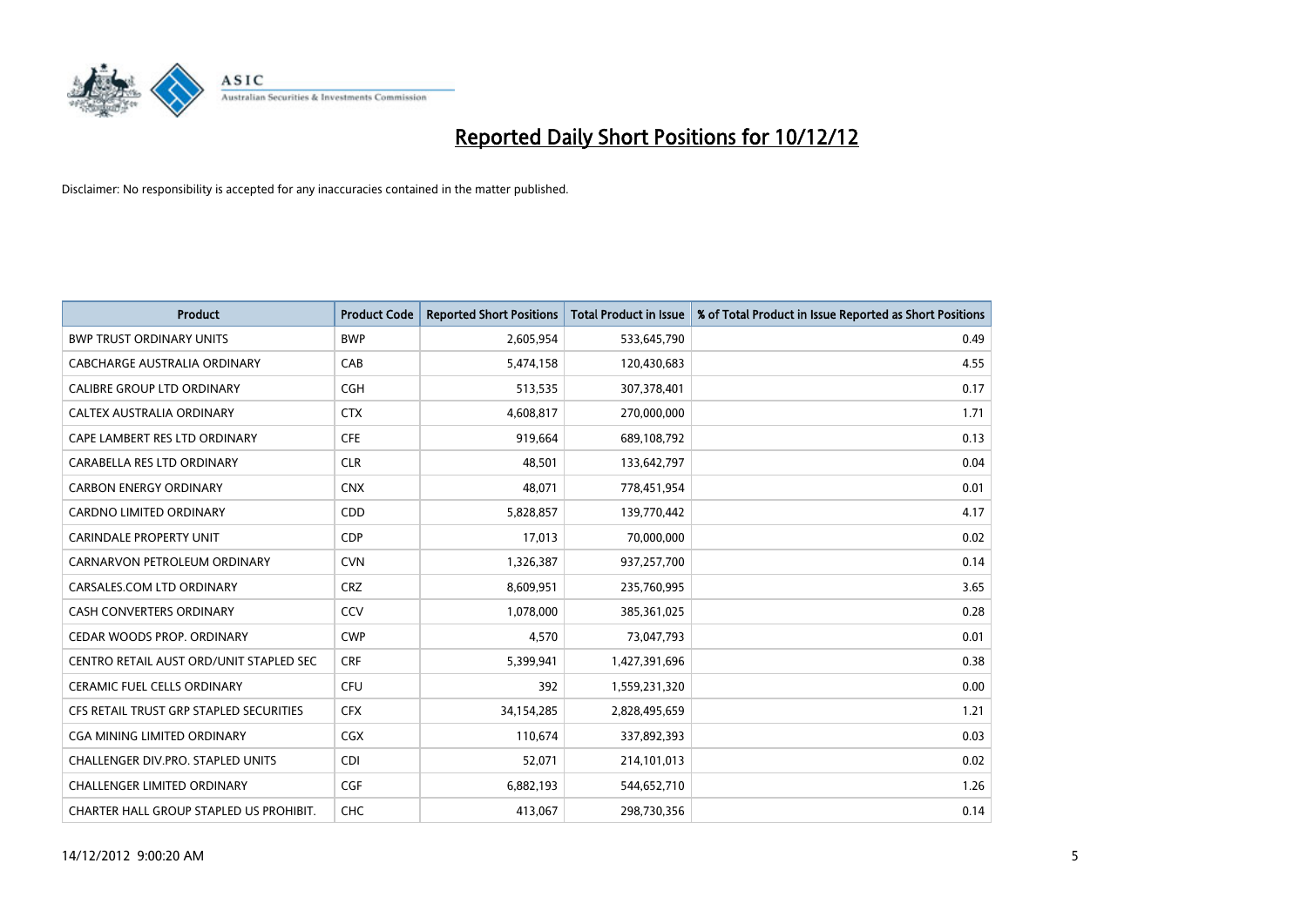

| <b>Product</b>                          | <b>Product Code</b> | <b>Reported Short Positions</b> | <b>Total Product in Issue</b> | % of Total Product in Issue Reported as Short Positions |
|-----------------------------------------|---------------------|---------------------------------|-------------------------------|---------------------------------------------------------|
| <b>CHARTER HALL RETAIL UNITS</b>        | <b>COR</b>          | 673,266                         | 334,098,571                   | 0.20                                                    |
| <b>CHORUS LIMITED ORDINARY</b>          | <b>CNU</b>          | 983,281                         | 385,082,123                   | 0.26                                                    |
| CITIGOLD CORP LTD ORDINARY              | <b>CTO</b>          | 1,363,288                       | 1,238,622,051                 | 0.11                                                    |
| <b>CLOUGH LIMITED ORDINARY</b>          | <b>CLO</b>          | 145,756                         | 775,259,839                   | 0.02                                                    |
| <b>CNPR GRP UNITS/ORD STAPLED</b>       | <b>CNP</b>          | 2,537                           | 972,414,514                   | 0.00                                                    |
| COAL OF AFRICA LTD ORDINARY             | <b>CZA</b>          | 67,650                          | 800,951,034                   | 0.01                                                    |
| <b>COALSPUR MINES LTD ORDINARY</b>      | <b>CPL</b>          | 14,047,323                      | 620,729,899                   | 2.26                                                    |
| COBAR CONSOLIDATED ORDINARY             | CCU                 | 2,664                           | 235,138,730                   | 0.00                                                    |
| COCA-COLA AMATIL ORDINARY               | <b>CCL</b>          | 4,591,694                       | 762,133,414                   | 0.60                                                    |
| <b>COCHLEAR LIMITED ORDINARY</b>        | <b>COH</b>          | 4,903,219                       | 57,026,689                    | 8.60                                                    |
| COCKATOO COAL ORDINARY                  | <b>COK</b>          | 16,575,761                      | 1,016,746,908                 | 1.63                                                    |
| <b>CODAN LIMITED ORDINARY</b>           | <b>CDA</b>          | 50,001                          | 176,862,573                   | 0.03                                                    |
| COLLINS FOODS LTD ORDINARY              | <b>CKF</b>          | 320,971                         | 93,000,003                    | 0.35                                                    |
| COMMONWEALTH BANK, ORDINARY             | <b>CBA</b>          | 14,524,913                      | 1,609,180,841                 | 0.90                                                    |
| <b>COMMONWEALTH PROP ORDINARY UNITS</b> | <b>CPA</b>          | 14,841,385                      | 2,347,003,413                 | 0.63                                                    |
| <b>COMPASS RESOURCES ORDINARY</b>       | <b>CMR</b>          | 7,472                           | 1,403,744,100                 | 0.00                                                    |
| COMPUTERSHARE LTD ORDINARY              | <b>CPU</b>          | 11,006,466                      | 555,664,059                   | 1.98                                                    |
| CONTINENTAL COAL LTD ORDINARY           | CCC                 | 983                             | 473,061,772                   | 0.00                                                    |
| <b>COOPER ENERGY LTD ORDINARY</b>       | <b>COE</b>          | 287,567                         | 328,694,257                   | 0.09                                                    |
| CORP TRAVEL LIMITED ORDINARY            | <b>CTD</b>          | 134,863                         | 74,971,020                    | 0.18                                                    |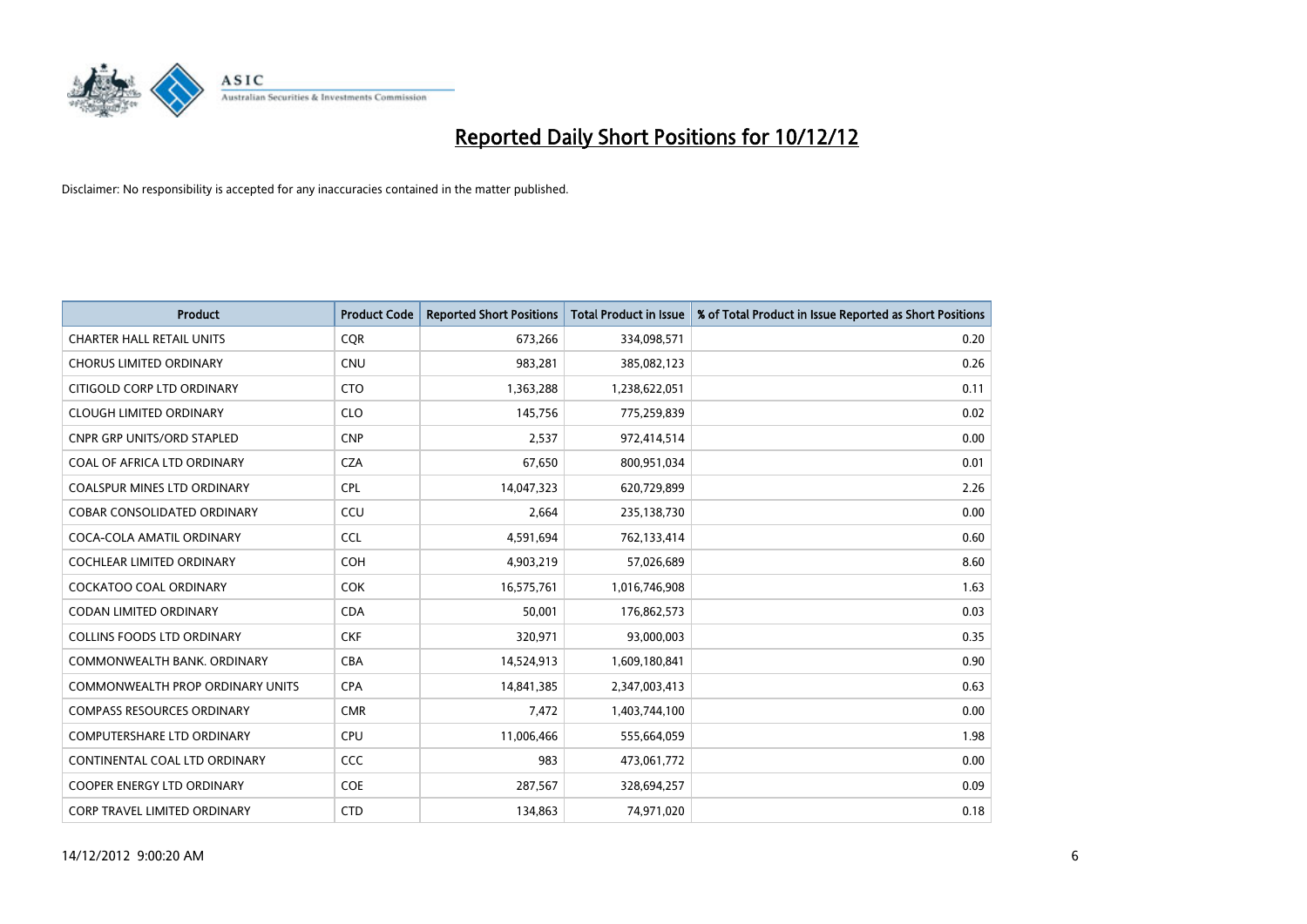

| <b>Product</b>                          | <b>Product Code</b> | <b>Reported Short Positions</b> | <b>Total Product in Issue</b> | % of Total Product in Issue Reported as Short Positions |
|-----------------------------------------|---------------------|---------------------------------|-------------------------------|---------------------------------------------------------|
| <b>CREDIT CORP GROUP ORDINARY</b>       | <b>CCP</b>          | 51,102                          | 45,932,899                    | 0.11                                                    |
| <b>CROMWELL PROP STAPLED SECURITIES</b> | <b>CMW</b>          | 2,137,242                       | 1,225,539,033                 | 0.17                                                    |
| <b>CROWN LIMITED ORDINARY</b>           | <b>CWN</b>          | 4,138,924                       | 728,394,185                   | 0.57                                                    |
| <b>CSG LIMITED ORDINARY</b>             | CSV                 | 519,326                         | 282,567,499                   | 0.18                                                    |
| <b>CSL LIMITED ORDINARY</b>             | <b>CSL</b>          | 2,660,990                       | 501,620,777                   | 0.53                                                    |
| <b>CSR LIMITED ORDINARY</b>             | <b>CSR</b>          | 42,168,416                      | 506,000,315                   | 8.33                                                    |
| <b>CUDECO LIMITED ORDINARY</b>          | CDU                 | 5,636,835                       | 188,343,961                   | 2.99                                                    |
| DART ENERGY LTD ORDINARY                | <b>DTE</b>          | 15,418,726                      | 878,168,388                   | 1.76                                                    |
| DAVID JONES LIMITED ORDINARY            | <b>DIS</b>          | 57,353,009                      | 531,788,775                   | 10.78                                                   |
| DECMIL GROUP LIMITED ORDINARY           | <b>DCG</b>          | 1,287,077                       | 168,203,219                   | 0.77                                                    |
| DEVINE LIMITED ORDINARY                 | <b>DVN</b>          | 254,481                         | 158,730,556                   | 0.16                                                    |
| DEXUS PROPERTY GROUP STAPLED UNITS      | <b>DXS</b>          | 13,390,922                      | 4,839,024,176                 | 0.28                                                    |
| DISCOVERY METALS LTD ORDINARY           | <b>DML</b>          | 3,393,681                       | 486,986,451                   | 0.70                                                    |
| DOMINO PIZZA ENTERPR ORDINARY           | <b>DMP</b>          | 25,943                          | 70,192,674                    | 0.04                                                    |
| DORAY MINERALS LTD ORDINARY             | <b>DRM</b>          | 105,000                         | 139,200,101                   | 0.08                                                    |
| DOWNER EDI LIMITED ORDINARY             | <b>DOW</b>          | 11,370,851                      | 429,100,296                   | 2.65                                                    |
| DRILLSEARCH ENERGY ORDINARY             | <b>DLS</b>          | 2,003,899                       | 401,730,663                   | 0.50                                                    |
| DUET GROUP STAPLEDUSPROH.DEFSET         | <b>DUEDA</b>        | 3,448,182                       | 1,158,216,750                 | 0.30                                                    |
| DULUXGROUP LIMITED ORDINARY             | <b>DLX</b>          | 8,723,594                       | 368,984,902                   | 2.36                                                    |
| <b>DWS LTD ORDINARY</b>                 | <b>DWS</b>          | 100.000                         | 132,362,763                   | 0.08                                                    |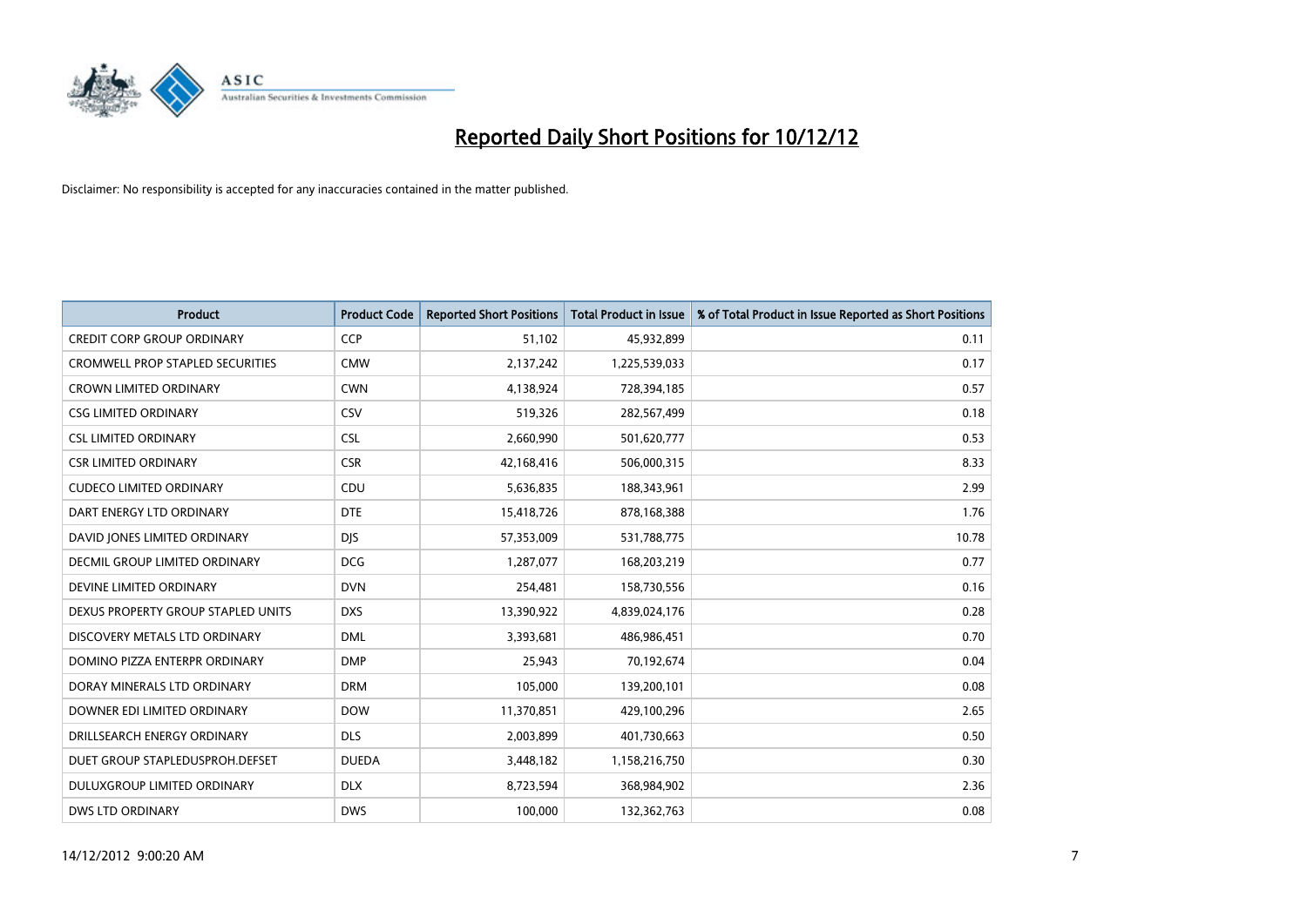

| <b>Product</b>                          | <b>Product Code</b> | <b>Reported Short Positions</b> | <b>Total Product in Issue</b> | % of Total Product in Issue Reported as Short Positions |
|-----------------------------------------|---------------------|---------------------------------|-------------------------------|---------------------------------------------------------|
| ECHO ENTERTAINMENT ORDINARY             | <b>EGP</b>          | 8,915,874                       | 825,672,730                   | 1.08                                                    |
| ELDERS LIMITED ORDINARY                 | <b>ELD</b>          | 19,303,661                      | 448,598,480                   | 4.30                                                    |
| ELEMENTAL MINERALS ORDINARY             | <b>ELM</b>          | 119,761                         | 280,156,422                   | 0.04                                                    |
| ELEMENTOS LIMITED ORDINARY              | <b>ELT</b>          | 16                              | 148,352,638                   | 0.00                                                    |
| <b>EMECO HOLDINGS ORDINARY</b>          | <b>EHL</b>          | 8,928,992                       | 599,675,707                   | 1.49                                                    |
| <b>ENDEAVOUR MIN CORP CDI 1:1</b>       | <b>EVR</b>          | 287,287                         | 126,365,941                   | 0.23                                                    |
| <b>ENERGY RESOURCES ORDINARY 'A'</b>    | <b>ERA</b>          | 7,059,766                       | 517,725,062                   | 1.36                                                    |
| <b>ENERGY WORLD CORPOR. ORDINARY</b>    | <b>EWC</b>          | 21,974,710                      | 1,734,166,672                 | 1.27                                                    |
| <b>ENVESTRA LIMITED ORDINARY</b>        | <b>ENV</b>          | 12,349,632                      | 1,603,333,497                 | 0.77                                                    |
| EQUATORIAL RES LTD ORDINARY             | EQX                 | 128,278                         | 117,235,353                   | 0.11                                                    |
| EVOLUTION MINING LTD ORDINARY           | <b>EVN</b>          | 3,759,740                       | 708,092,989                   | 0.53                                                    |
| FAIRFAX MEDIA LTD ORDINARY              | <b>FXI</b>          | 276,740,801                     | 2,351,955,725                 | 11.77                                                   |
| FAR LTD ORDINARY                        | <b>FAR</b>          | 21,000,000                      | 2,499,846,742                 | 0.84                                                    |
| FKP PROPERTY GROUP STAPLED SEC. DEF SET | <b>FKPDA</b>        | 4,354,772                       | 321,573,770                   | 1.35                                                    |
| FLEETWOOD CORP ORDINARY                 | <b>FWD</b>          | 2,288,671                       | 60,033,258                    | 3.81                                                    |
| FLETCHER BUILDING ORDINARY              | <b>FBU</b>          | 7,145,848                       | 684,793,538                   | 1.04                                                    |
| FLEXIGROUP LIMITED ORDINARY             | <b>FXL</b>          | 254,485                         | 287,469,669                   | 0.09                                                    |
| <b>FLIGHT CENTRE ORDINARY</b>           | <b>FLT</b>          | 12,308,443                      | 100,160,128                   | 12.29                                                   |
| FLINDERS MINES LTD ORDINARY             | <b>FMS</b>          | 1,710,391                       | 1,821,300,404                 | 0.09                                                    |
| FOCUS MINERALS LTD ORDINARY             | <b>FML</b>          | 361,575                         | 4,320,773,701                 | 0.01                                                    |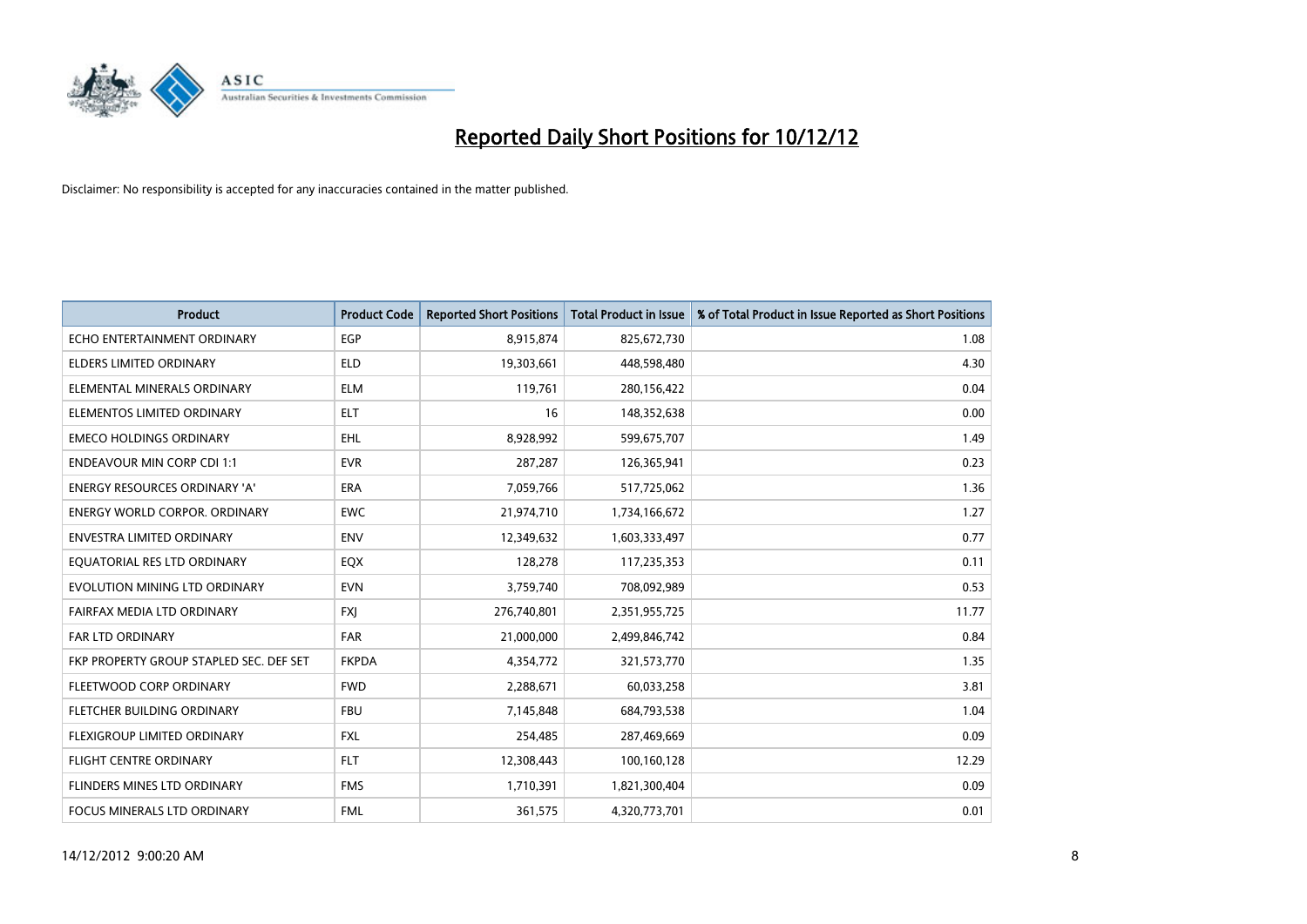

| <b>Product</b>                            | <b>Product Code</b> | <b>Reported Short Positions</b> | <b>Total Product in Issue</b> | % of Total Product in Issue Reported as Short Positions |
|-------------------------------------------|---------------------|---------------------------------|-------------------------------|---------------------------------------------------------|
| <b>FORGE GROUP LIMITED ORDINARY</b>       | FGE                 | 100,009                         | 86,169,014                    | 0.12                                                    |
| FORTESCUE METALS GRP ORDINARY             | <b>FMG</b>          | 188,416,454                     | 3,113,798,659                 | 6.05                                                    |
| <b>G.U.D. HOLDINGS ORDINARY</b>           | GUD                 | 1,751,779                       | 71,341,319                    | 2.46                                                    |
| <b>G8 EDUCATION LIMITED ORDINARY</b>      | GEM                 | 107,680                         | 246,048,593                   | 0.04                                                    |
| <b>GALAXY RESOURCES ORDINARY</b>          | GXY                 | 3,019,282                       | 536,359,341                   | 0.56                                                    |
| <b>GENETIC TECHNOLOGIES ORDINARY</b>      | GTG                 | 866,100                         | 474,971,819                   | 0.18                                                    |
| <b>GEODYNAMICS LIMITED ORDINARY</b>       | GDY                 | 850                             | 406,452,608                   | 0.00                                                    |
| <b>GINDALBIE METALS LTD ORDINARY</b>      | GBG                 | 28,598,874                      | 1,404,350,200                 | 2.04                                                    |
| <b>GOODMAN FIELDER. ORDINARY</b>          | <b>GFF</b>          | 31,740,017                      | 1,955,559,207                 | 1.62                                                    |
| <b>GOODMAN GROUP STAPLED US PROHIBIT.</b> | <b>GMG</b>          | 14,943,502                      | 1,701,681,304                 | 0.88                                                    |
| <b>GPT GROUP STAPLED SEC.</b>             | <b>GPT</b>          | 6,606,120                       | 1,766,785,075                 | 0.37                                                    |
| <b>GRAINCORP LIMITED A CLASS ORDINARY</b> | <b>GNC</b>          | 1,443,838                       | 228,241,481                   | 0.63                                                    |
| <b>GRANGE RESOURCES. ORDINARY</b>         | <b>GRR</b>          | 1,970,508                       | 1,155,487,102                 | 0.17                                                    |
| <b>GREENLAND MIN EN LTD ORDINARY</b>      | GGG                 | 4,862,624                       | 567,912,409                   | 0.86                                                    |
| <b>GRYPHON MINERALS LTD ORDINARY</b>      | GRY                 | 16,796,812                      | 400,464,983                   | 4.19                                                    |
| <b>GUILDFORD COAL LTD ORDINARY</b>        | <b>GUF</b>          | 1,519,842                       | 521,046,899                   | 0.29                                                    |
| <b>GUNNS LIMITED ORDINARY</b>             | <b>GNS</b>          | 51,528,090                      | 848,401,559                   | 6.07                                                    |
| <b>GWA GROUP LTD ORDINARY</b>             | <b>GWA</b>          | 11,527,321                      | 304,706,899                   | 3.78                                                    |
| HARVEY NORMAN ORDINARY                    | <b>HVN</b>          | 118,299,968                     | 1,062,316,784                 | 11.14                                                   |
| <b>HASTIE GROUP LIMITED ORDINARY</b>      | <b>HST</b>          | 233.914                         | 137,353,504                   | 0.17                                                    |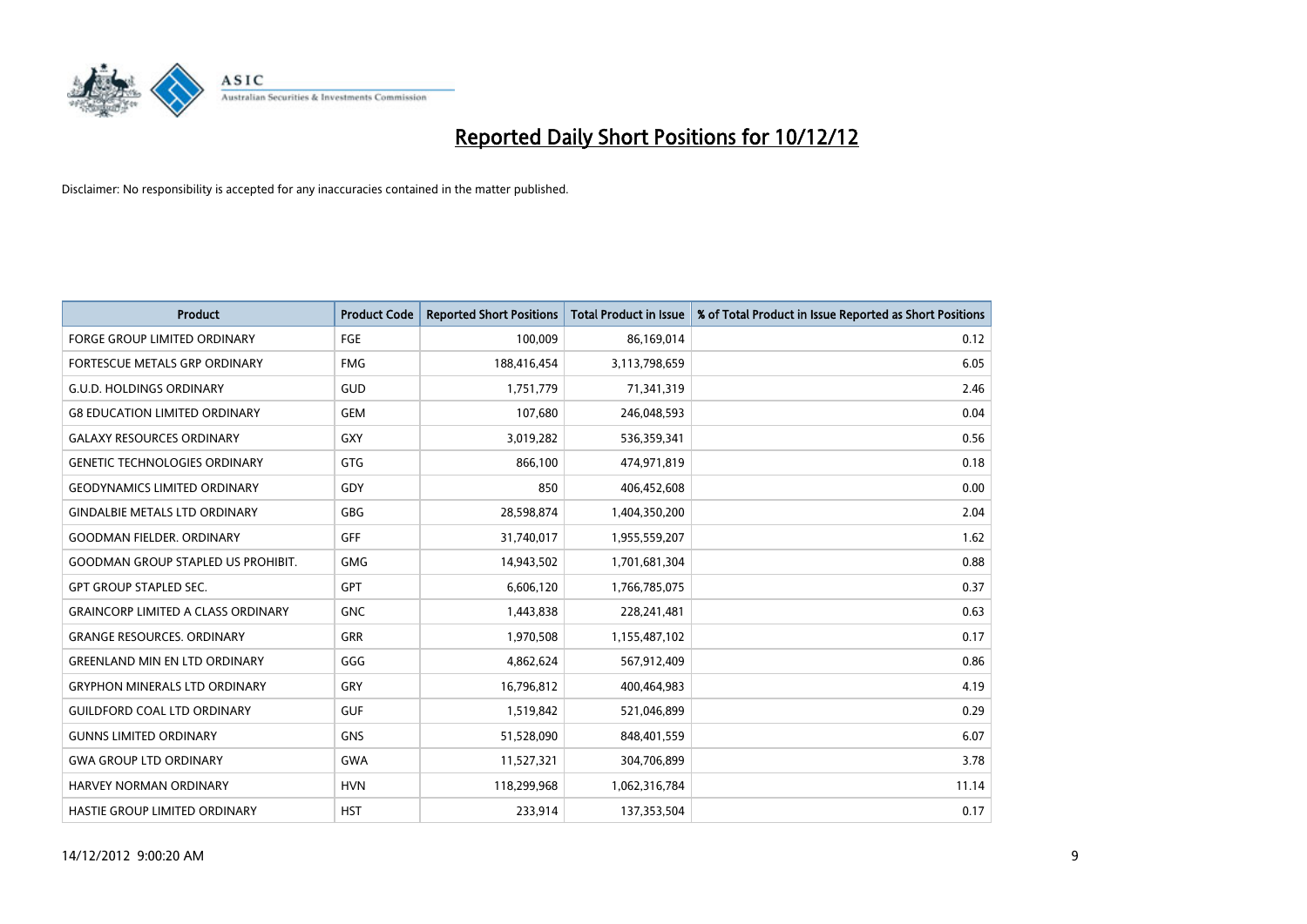

| <b>Product</b>                                | <b>Product Code</b> | <b>Reported Short Positions</b> | <b>Total Product in Issue</b> | % of Total Product in Issue Reported as Short Positions |
|-----------------------------------------------|---------------------|---------------------------------|-------------------------------|---------------------------------------------------------|
| HASTINGS DIVERSIFIED STAPLED SECURITY         | <b>HDF</b>          | 381,758                         | 560,324,158                   | 0.07                                                    |
| <b>HENDERSON GROUP CDI 1:1</b>                | <b>HGG</b>          | 3,594,829                       | 709,662,473                   | 0.51                                                    |
| HFA HOLDINGS LIMITED ORDINARY                 | <b>HFA</b>          | 3,809                           | 117,332,831                   | 0.00                                                    |
| HILLGROVE RES LTD ORDINARY                    | <b>HGO</b>          | 3,410,553                       | 1,022,760,221                 | 0.33                                                    |
| HILLS HOLDINGS LTD ORDINARY                   | <b>HIL</b>          | 3,399,552                       | 246,500,444                   | 1.38                                                    |
| HORIZON OIL LIMITED ORDINARY                  | <b>HZN</b>          | 36,855,185                      | 1,130,811,515                 | 3.26                                                    |
| HOT CHILI LTD ORDINARY                        | <b>HCH</b>          | 448,189                         | 277,325,124                   | 0.16                                                    |
| ICON ENERGY LIMITED ORDINARY                  | <b>ICN</b>          | 16,678                          | 514,755,940                   | 0.00                                                    |
| <b>IINET LIMITED ORDINARY</b>                 | <b>IIN</b>          | 115,865                         | 161,238,847                   | 0.07                                                    |
| <b>ILUKA RESOURCES ORDINARY</b>               | ILU                 | 60,244,184                      | 418,700,517                   | 14.39                                                   |
| <b>IMDEX LIMITED ORDINARY</b>                 | <b>IMD</b>          | 1,359,799                       | 210,473,188                   | 0.65                                                    |
| <b>INCITEC PIVOT ORDINARY</b>                 | <b>IPL</b>          | 6,488,901                       | 1,628,730,107                 | 0.40                                                    |
| <b>INDEPENDENCE GROUP ORDINARY</b>            | <b>IGO</b>          | 5,900,639                       | 232,882,535                   | 2.53                                                    |
| <b>INDOPHIL RESOURCES ORDINARY</b>            | <b>IRN</b>          | 667,751                         | 1,203,146,194                 | 0.06                                                    |
| <b>INFIGEN ENERGY STAPLED SECURITIES</b>      | <b>IFN</b>          | 3,423,937                       | 762,265,972                   | 0.45                                                    |
| ING PRIVATE EQUITY ORDINARY                   | <b>IPE</b>          | 1,530                           | 136,571,202                   | 0.00                                                    |
| <b>INSURANCE AUSTRALIA ORDINARY</b>           | IAG                 | 4,914,547                       | 2,079,034,021                 | 0.24                                                    |
| INTEGRA MINING LTD, ORDINARY                  | <b>IGR</b>          | 3,908,686                       | 934,440,899                   | 0.42                                                    |
| <b>INTREPID MINES ORDINARY</b>                | <b>IAU</b>          | 15,585,286                      | 555,352,556                   | 2.81                                                    |
| <b>INVESTA OFFICE FUND STAPLED SECURITIES</b> | <b>IOF</b>          | 2,867,491                       | 614,047,458                   | 0.47                                                    |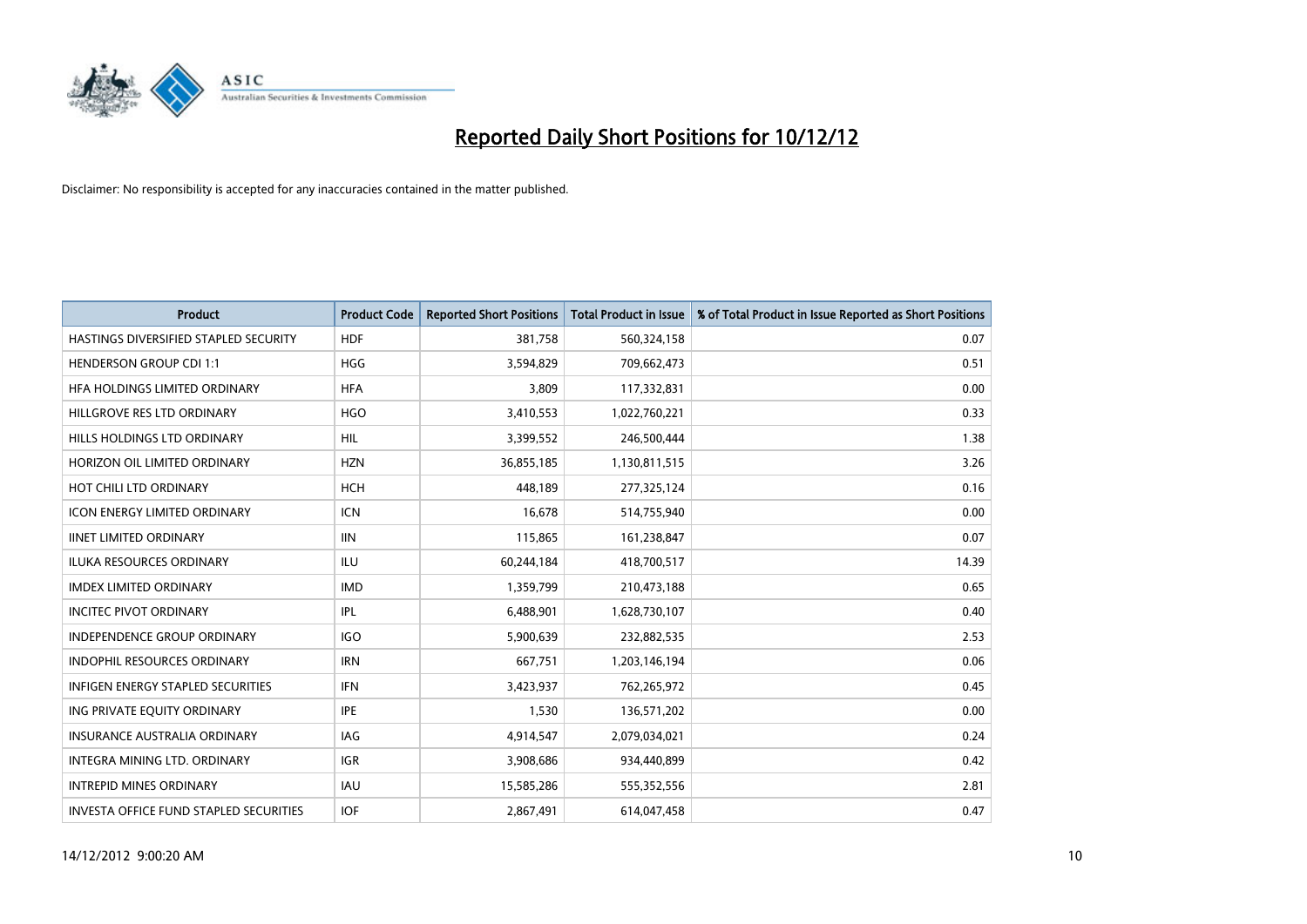

| <b>Product</b>                           | <b>Product Code</b> | <b>Reported Short Positions</b> | <b>Total Product in Issue</b> | % of Total Product in Issue Reported as Short Positions |
|------------------------------------------|---------------------|---------------------------------|-------------------------------|---------------------------------------------------------|
| <b>INVOCARE LIMITED ORDINARY</b>         | <b>IVC</b>          | 3,304,113                       | 110,030,298                   | 3.00                                                    |
| ION LIMITED ORDINARY                     | <b>ION</b>          | 164,453                         | 256,365,105                   | 0.06                                                    |
| <b>IOOF HOLDINGS LTD ORDINARY</b>        | <b>IFL</b>          | 1,243,480                       | 229,794,395                   | 0.54                                                    |
| <b>IRESS LIMITED ORDINARY</b>            | <b>IRE</b>          | 2,235,254                       | 128,620,231                   | 1.74                                                    |
| <b>IRON ORE HOLDINGS ORDINARY</b>        | <b>IOH</b>          | 39,352                          | 161,174,005                   | 0.02                                                    |
| ISHARES S&P ASIA 50 CDI 1:1              | <b>IAA</b>          | 594                             | 1,700,000                     | 0.03                                                    |
| <b>IVANHOE AUSTRALIA ORDINARY</b>        | <b>IVA</b>          | 1,970,017                       | 711,659,939                   | 0.28                                                    |
| JAMES HARDIE INDUST CHESS DEPOSITARY INT | <b>IHX</b>          | 9,623,551                       | 440,195,218                   | 2.19                                                    |
| <b>IB HI-FI LIMITED ORDINARY</b>         | <b>IBH</b>          | 20,204,742                      | 98,850,643                    | 20.44                                                   |
| <b>JUPITER MINES ORDINARY</b>            | <b>IMS</b>          | 1,672                           | 2,281,835,383                 | 0.00                                                    |
| <b>KAGARA LTD ORDINARY</b>               | <b>KZL</b>          | 3,000,013                       | 798,953,117                   | 0.38                                                    |
| KANGAROO RES LTD ORDINARY                | <b>KRL</b>          | 191,687                         | 3,434,430,012                 | 0.01                                                    |
| KAROON GAS AUSTRALIA ORDINARY            | <b>KAR</b>          | 414,876                         | 221,420,769                   | 0.19                                                    |
| KATHMANDU HOLD LTD ORDINARY              | <b>KMD</b>          | 679,066                         | 200,165,940                   | 0.34                                                    |
| <b>KBL MINING LIMITED ORDINARY</b>       | <b>KBL</b>          | 1.820                           | 293,535,629                   | 0.00                                                    |
| <b>KENTOR GOLD LIMITED ORDINARY</b>      | KGL                 | 275                             | 140,040,563                   | 0.00                                                    |
| KINGSGATE CONSOLID. ORDINARY             | <b>KCN</b>          | 8,093,268                       | 151,828,173                   | 5.33                                                    |
| KINGSROSE MINING LTD ORDINARY            | <b>KRM</b>          | 105,341                         | 290,151,217                   | 0.04                                                    |
| LEIGHTON HOLDINGS ORDINARY               | LEI                 | 9,232,607                       | 337, 164, 188                 | 2.74                                                    |
| LEND LEASE GROUP UNIT/ORD STAPLED        | LLC                 | 4,561,565                       | 574,351,883                   | 0.79                                                    |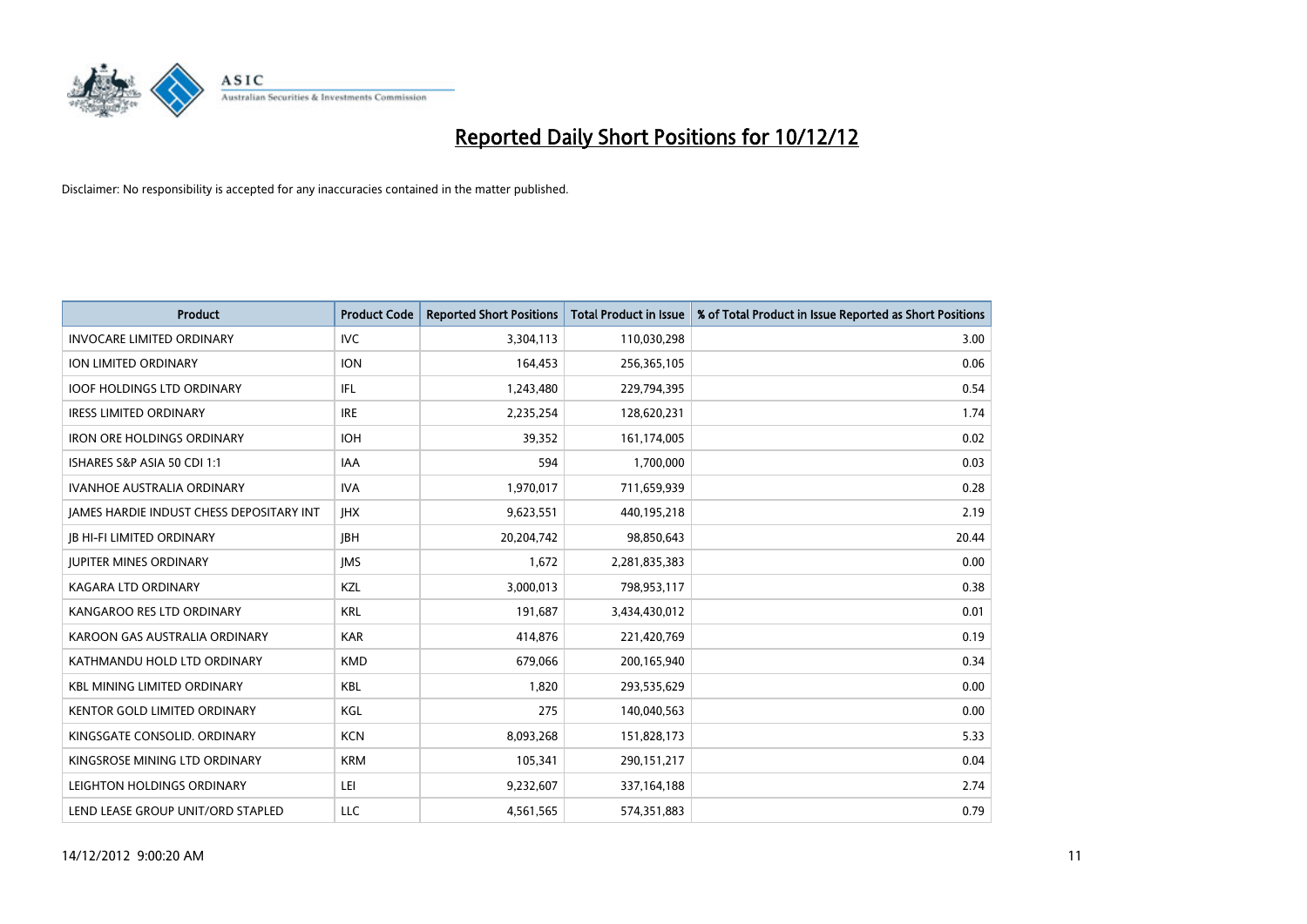

| <b>Product</b>                        | <b>Product Code</b> | <b>Reported Short Positions</b> | <b>Total Product in Issue</b> | % of Total Product in Issue Reported as Short Positions |
|---------------------------------------|---------------------|---------------------------------|-------------------------------|---------------------------------------------------------|
| LINC ENERGY LTD ORDINARY              | <b>LNC</b>          | 34,141,940                      | 504,487,631                   | 6.77                                                    |
| LIQUEFIED NATURAL ORDINARY            | <b>LNG</b>          | 272,800                         | 267,699,015                   | 0.10                                                    |
| LUIRI GOLD LIMITED 1C US COMMON       | LGM                 | 66,844                          | 197,431,905                   | 0.03                                                    |
| LYCOPODIUM LIMITED ORDINARY           | LYL                 | 602                             | 38,755,103                    | 0.00                                                    |
| <b>LYNAS CORPORATION ORDINARY</b>     | <b>LYC</b>          | 165,026,204                     | 1,916,159,363                 | 8.61                                                    |
| M2 TELECOMMUNICATION ORDINARY         | <b>MTU</b>          | 6,134,045                       | 157,901,251                   | 3.88                                                    |
| MACA LIMITED ORDINARY                 | <b>MLD</b>          | 323,585                         | 150,000,000                   | 0.22                                                    |
| MACMAHON HOLDINGS ORDINARY            | <b>MAH</b>          | 18,444,269                      | 757,017,561                   | 2.44                                                    |
| MACO ATLAS ROADS GRP ORDINARY STAPLED | <b>MQA</b>          | 4,763,761                       | 478,531,436                   | 1.00                                                    |
| MACQUARIE GROUP LTD ORDINARY          | <b>MQG</b>          | 7,804,534                       | 339,173,329                   | 2.30                                                    |
| MARENGO MINING ORDINARY               | <b>MGO</b>          | 26,950                          | 1,137,720,551                 | 0.00                                                    |
| <b>MATRIX C &amp; E LTD ORDINARY</b>  | <b>MCE</b>          | 3,930,846                       | 94,555,428                    | 4.16                                                    |
| MAVERICK DRILLING ORDINARY            | <b>MAD</b>          | 7,117,138                       | 452,726,751                   | 1.57                                                    |
| <b>MAXITRANS INDUSTRIES ORDINARY</b>  | <b>MXI</b>          | 8,035                           | 183,993,392                   | 0.00                                                    |
| MCMILLAN SHAKESPEARE ORDINARY         | <b>MMS</b>          | 666,533                         | 74,523,965                    | 0.89                                                    |
| MEDUSA MINING LTD ORDINARY            | <b>MML</b>          | 2,531,044                       | 188,903,911                   | 1.34                                                    |
| MELBOURNE IT LIMITED ORDINARY         | <b>MLB</b>          | 492,222                         | 82,451,363                    | 0.60                                                    |
| MEO AUSTRALIA LTD ORDINARY            | <b>MEO</b>          | 326,058                         | 627,264,587                   | 0.05                                                    |
| <b>MERMAID MARINE ORDINARY</b>        | <b>MRM</b>          | 1,548,244                       | 223,694,865                   | 0.69                                                    |
| <b>MESOBLAST LIMITED ORDINARY</b>     | <b>MSB</b>          | 10,401,579                      | 287,132,832                   | 3.62                                                    |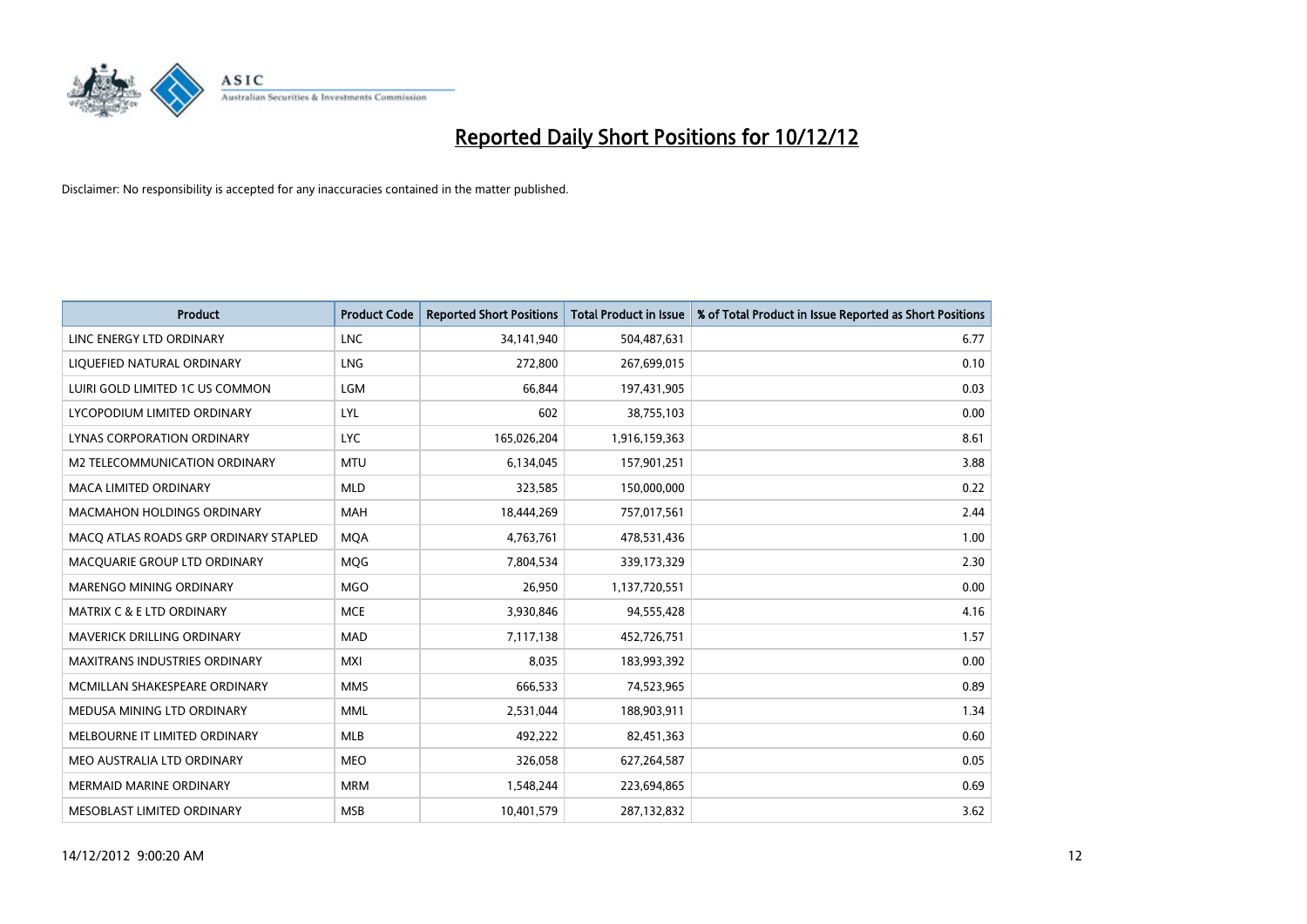

| <b>Product</b>                       | <b>Product Code</b> | <b>Reported Short Positions</b> | <b>Total Product in Issue</b> | % of Total Product in Issue Reported as Short Positions |
|--------------------------------------|---------------------|---------------------------------|-------------------------------|---------------------------------------------------------|
| METALS X LIMITED ORDINARY            | <b>MLX</b>          | 4,702,165                       | 1,651,766,110                 | 0.28                                                    |
| METCASH LIMITED ORDINARY             | <b>MTS</b>          | 90,088,655                      | 880,704,786                   | 10.23                                                   |
| METGASCO LIMITED ORDINARY            | <b>MEL</b>          | 220                             | 445,158,802                   | 0.00                                                    |
| MICLYN EXP OFFSHR ORDINARY           | <b>MIO</b>          | 149,661                         | 278,639,188                   | 0.05                                                    |
| MILTON CORPORATION ORDINARY          | <b>MLT</b>          | 12,800                          | 121,625,655                   | 0.01                                                    |
| MINCOR RESOURCES NL ORDINARY         | <b>MCR</b>          | 2,273,510                       | 188,208,274                   | 1.21                                                    |
| MINERAL DEPOSITS ORDINARY            | <b>MDL</b>          | 445.771                         | 83,538,786                    | 0.53                                                    |
| MINERAL RESOURCES, ORDINARY          | <b>MIN</b>          | 5,288,200                       | 185,333,269                   | 2.85                                                    |
| MIRABELA NICKEL LTD ORDINARY         | <b>MBN</b>          | 8,621,222                       | 876,582,736                   | 0.98                                                    |
| MIRVAC GROUP STAPLED SECURITIES      | <b>MGR</b>          | 4,242,499                       | 3,425,587,451                 | 0.12                                                    |
| MOLOPO ENERGY LTD ORDINARY           | <b>MPO</b>          | 735,100                         | 245,849,711                   | 0.30                                                    |
| MONADELPHOUS GROUP ORDINARY          | <b>MND</b>          | 6,205,105                       | 90,663,543                    | 6.84                                                    |
| MORTGAGE CHOICE LTD ORDINARY         | <b>MOC</b>          | 2,305,962                       | 123,431,282                   | 1.87                                                    |
| <b>MOUNT GIBSON IRON ORDINARY</b>    | <b>MGX</b>          | 7,371,086                       | 1,090,584,232                 | 0.68                                                    |
| MULTIPLEX SITES SITES                | <b>MXUPA</b>        | 554                             | 4,500,000                     | 0.01                                                    |
| <b>MURCHISON METALS LTD ORDINARY</b> | <b>MMX</b>          | 6,290,282                       | 450,427,346                   | 1.40                                                    |
| <b>MYER HOLDINGS LTD ORDINARY</b>    | <b>MYR</b>          | 88,432,998                      | 583,384,551                   | 15.16                                                   |
| <b>MYSTATE LIMITED ORDINARY</b>      | <b>MYS</b>          | 19,725                          | 87,117,374                    | 0.02                                                    |
| NATIONAL AUST, BANK ORDINARY         | <b>NAB</b>          | 11,364,463                      | 2,322,079,163                 | 0.49                                                    |
| NAVITAS LIMITED ORDINARY             | <b>NVT</b>          | 11,633,250                      | 375,367,918                   | 3.10                                                    |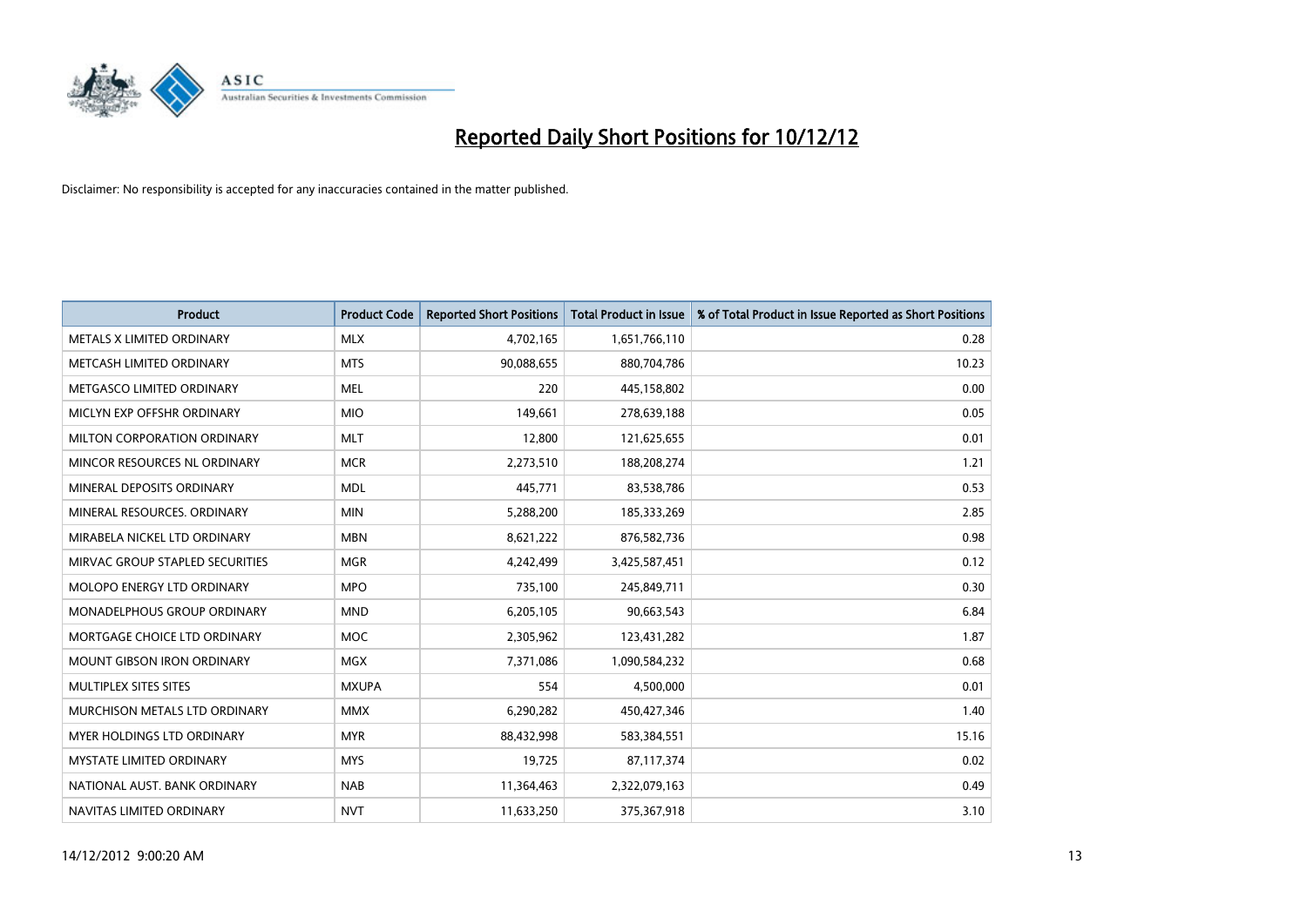

| <b>Product</b>                        | <b>Product Code</b> | <b>Reported Short Positions</b> | <b>Total Product in Issue</b> | % of Total Product in Issue Reported as Short Positions |
|---------------------------------------|---------------------|---------------------------------|-------------------------------|---------------------------------------------------------|
| NEON ENERGY LIMITED ORDINARY          | <b>NEN</b>          | 3,350,688                       | 549,582,936                   | 0.61                                                    |
| NEPTUNE MARINE ORDINARY               | <b>NMS</b>          | 60                              | 1,817,862,292                 | 0.00                                                    |
| NEW HOPE CORPORATION ORDINARY         | <b>NHC</b>          | 2,600,893                       | 830,563,352                   | 0.31                                                    |
| NEWCREST MINING ORDINARY              | <b>NCM</b>          | 2,156,012                       | 765,906,839                   | 0.28                                                    |
| NEWS CORP A NON-VOTING CDI            | <b>NWSLV</b>        | 2,301,242                       | 1,538,750,637                 | 0.15                                                    |
| NEWS CORP B VOTING CDI                | <b>NWS</b>          | 1,329,843                       | 798,520,953                   | 0.17                                                    |
| NEWSAT LIMITED ORDINARY               | <b>NWT</b>          | 58,617                          | 233,052,157                   | 0.03                                                    |
| NEXTDC LIMITED ORDINARY               | <b>NXT</b>          | 3,156,814                       | 150,827,388                   | 2.09                                                    |
| NEXUS ENERGY LIMITED ORDINARY         | <b>NXS</b>          | 7,889,768                       | 1,329,821,159                 | 0.59                                                    |
| NIDO PETROLEUM ORDINARY               | <b>NDO</b>          | 105,313                         | 1,599,454,290                 | 0.01                                                    |
| NOBLE MINERAL RES ORDINARY            | <b>NMG</b>          | 3,770,533                       | 660,147,952                   | 0.57                                                    |
| NORFOLK GROUP ORDINARY                | <b>NFK</b>          | 50                              | 158,890,730                   | 0.00                                                    |
| NORTHERN IRON LTD ORDINARY            | <b>NFE</b>          | 3,409,373                       | 493,067,453                   | 0.69                                                    |
| NORTHERN STAR ORDINARY                | <b>NST</b>          | 2,963,167                       | 424,218,168                   | 0.70                                                    |
| NRW HOLDINGS LIMITED ORDINARY         | <b>NWH</b>          | 3,803,746                       | 278,888,011                   | 1.36                                                    |
| NUFARM LIMITED ORDINARY               | <b>NUF</b>          | 6,133,114                       | 262,721,422                   | 2.33                                                    |
| OAKTON LIMITED ORDINARY               | <b>OKN</b>          | 50,000                          | 91,721,874                    | 0.05                                                    |
| OCEANAGOLD CORP. CHESS DEPOSITARY INT | OGC                 | 2,306,222                       | 263,278,752                   | 0.88                                                    |
| OIL SEARCH LTD ORDINARY               | <b>OSH</b>          | 2,586,773                       | 1,334,756,742                 | 0.19                                                    |
| OM HOLDINGS LIMITED ORDINARY          | OMH                 | 4,043,523                       | 673,423,337                   | 0.60                                                    |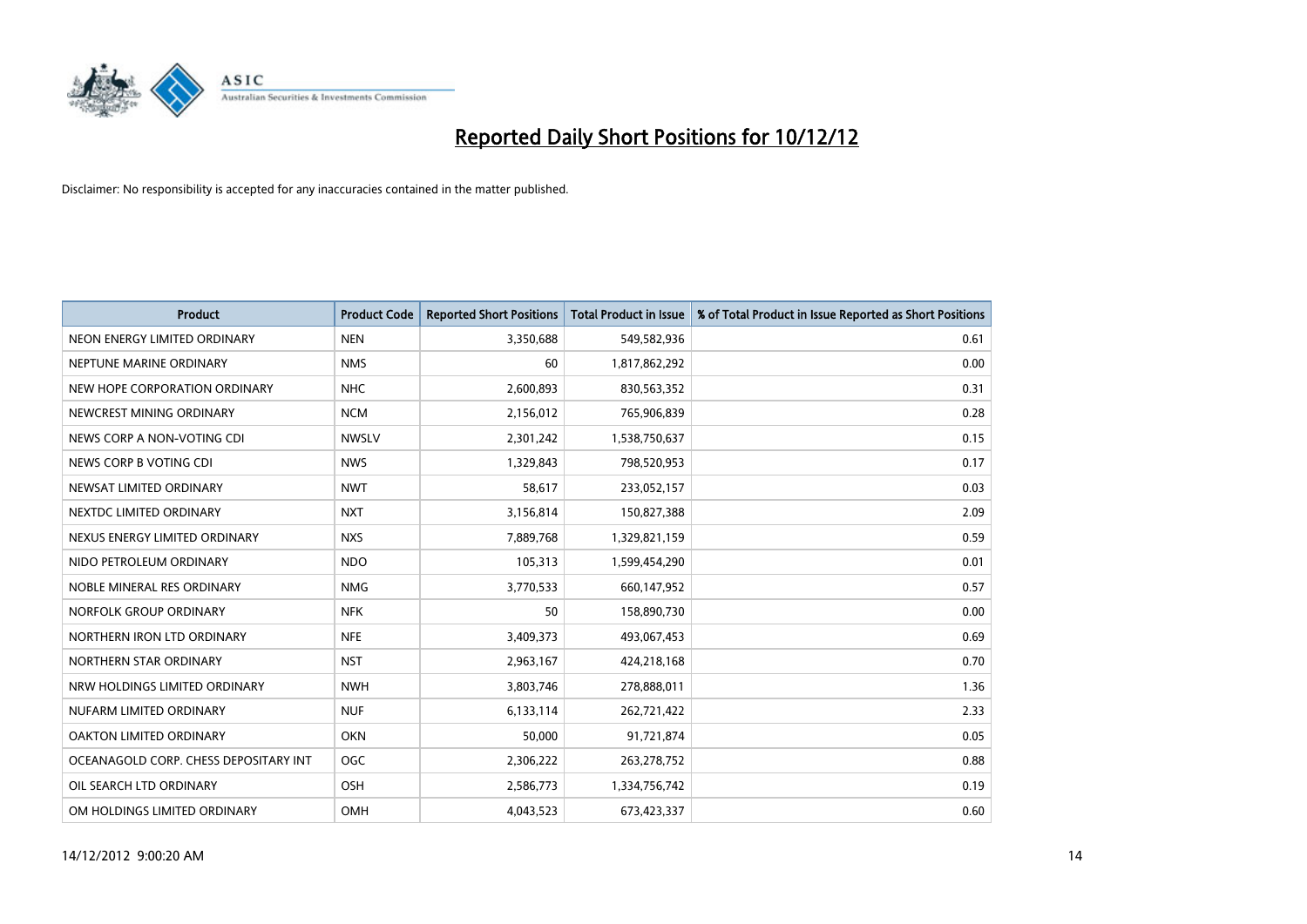

| <b>Product</b>               | <b>Product Code</b> | <b>Reported Short Positions</b> | <b>Total Product in Issue</b> | % of Total Product in Issue Reported as Short Positions |
|------------------------------|---------------------|---------------------------------|-------------------------------|---------------------------------------------------------|
| ORICA LIMITED ORDINARY       | ORI                 | 2,981,267                       | 365,642,802                   | 0.82                                                    |
| ORIGIN ENERGY ORDINARY       | <b>ORG</b>          | 17,182,892                      | 1,093,737,528                 | 1.57                                                    |
| OROCOBRE LIMITED ORDINARY    | <b>ORE</b>          | 124,725                         | 117,745,140                   | 0.11                                                    |
| OROTONGROUP LIMITED ORDINARY | <b>ORL</b>          | 70,439                          | 40,880,902                    | 0.17                                                    |
| ORPHEUS ENERGY LTD ORDINARY  | <b>OEG</b>          | 67,200                          | 130,475,919                   | 0.05                                                    |
| OZ MINERALS ORDINARY         | OZL                 | 5,590,855                       | 303,470,022                   | 1.84                                                    |
| PACIFIC BRANDS ORDINARY      | <b>PBG</b>          | 8,071,889                       | 912,915,695                   | 0.88                                                    |
| PALADIN ENERGY LTD ORDINARY  | <b>PDN</b>          | 74,656,691                      | 836,825,651                   | 8.92                                                    |
| PANAUST LIMITED ORDINARY     | <b>PNA</b>          | 2,673,354                       | 605,962,322                   | 0.44                                                    |
| PANCONTINENTAL OIL ORDINARY  | <b>PCL</b>          | 233,335                         | 1,150,994,096                 | 0.02                                                    |
| PANORAMIC RESOURCES ORDINARY | PAN                 | 2,209,027                       | 255,681,195                   | 0.86                                                    |
| PAPERLINX LIMITED ORDINARY   | <b>PPX</b>          | 155,124                         | 609,280,761                   | 0.03                                                    |
| PAPILLON RES LTD ORDINARY    | <b>PIR</b>          | 3,687,575                       | 264,750,891                   | 1.39                                                    |
| PATTIES FOODS LTD ORDINARY   | PFL                 | 100,000                         | 139,065,639                   | 0.07                                                    |
| PEET LIMITED ORDINARY        | <b>PPC</b>          | 4,158,101                       | 321,013,141                   | 1.30                                                    |
| PERILYA LIMITED ORDINARY     | PEM                 | 514                             | 769,316,426                   | 0.00                                                    |
| PERPETUAL LIMITED ORDINARY   | PPT                 | 2,108,293                       | 41,980,678                    | 5.02                                                    |
| PERSEUS MINING LTD ORDINARY  | <b>PRU</b>          | 10,690,380                      | 457,962,088                   | 2.33                                                    |
| PHARMAXIS LTD ORDINARY       | <b>PXS</b>          | 7,519,240                       | 308,543,389                   | 2.44                                                    |
| PHOSPHAGENICS LTD. ORDINARY  | POH                 | 11,000                          | 1,020,215,957                 | 0.00                                                    |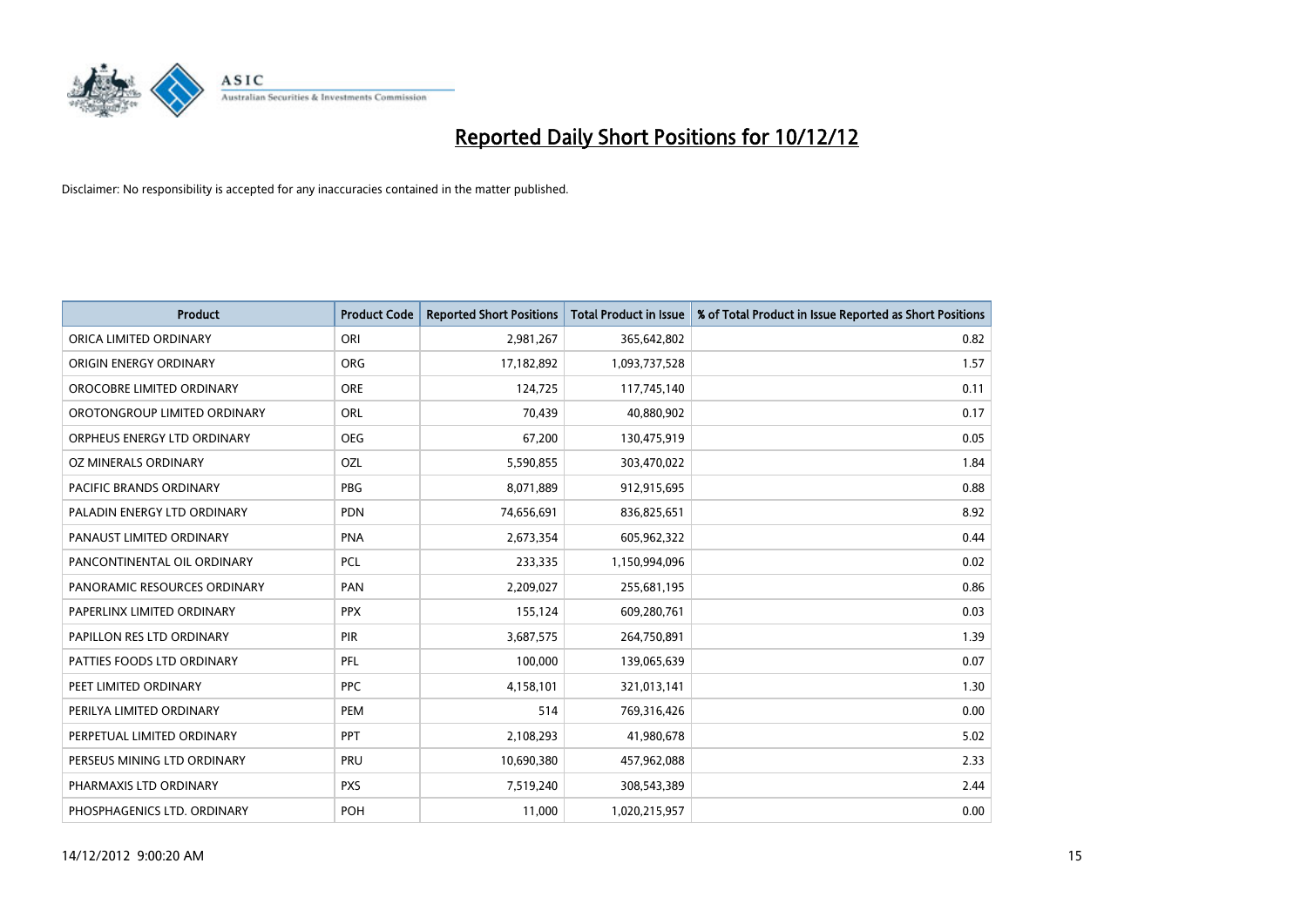

| <b>Product</b>                    | <b>Product Code</b> | <b>Reported Short Positions</b> | Total Product in Issue | % of Total Product in Issue Reported as Short Positions |
|-----------------------------------|---------------------|---------------------------------|------------------------|---------------------------------------------------------|
| PLATINUM ASSET ORDINARY           | <b>PTM</b>          | 12,911,713                      | 561,347,878            | 2.30                                                    |
| PLATINUM AUSTRALIA ORDINARY       | <b>PLA</b>          | 836.127                         | 504,968,043            | 0.17                                                    |
| PMI GOLD CORP CDI 1:1             | <b>PVM</b>          | 96,483                          | 122,535,143            | 0.08                                                    |
| PMP LIMITED ORDINARY              | <b>PMP</b>          | 196,142                         | 323,781,124            | 0.06                                                    |
| PRANA BIOTECHNOLOGY ORDINARY      | PBT                 | 98.000                          | 340,689,928            | 0.03                                                    |
| PREMIER INVESTMENTS ORDINARY      | <b>PMV</b>          | 934,063                         | 155,260,478            | 0.60                                                    |
| PRIMA BIOMED LTD ORDINARY         | <b>PRR</b>          | 6,288,810                       | 1,066,063,388          | 0.59                                                    |
| PRIMARY HEALTH CARE ORDINARY      | PRY                 | 27,291,920                      | 502,983,554            | 5.43                                                    |
| PRIMEAG AUSTRALIA ORDINARY        | PAG                 | 51,869                          | 266,394,444            | 0.02                                                    |
| PROGRAMMED ORDINARY               | <b>PRG</b>          | 220,000                         | 118,177,001            | 0.19                                                    |
| <b>PSIVIDA CORP CDI 1:1</b>       | <b>PVA</b>          | 50,000                          | 8,941,306              | 0.56                                                    |
| PURA VIDA ENERGY NL ORDINARY      | <b>PVD</b>          | 157,040                         | 59,769,584             | 0.26                                                    |
| <b>QANTAS AIRWAYS ORDINARY</b>    | QAN                 | 13,124,591                      | 2,265,123,620          | 0.58                                                    |
| OBE INSURANCE GROUP ORDINARY      | <b>OBE</b>          | 59,510,573                      | 1,196,747,582          | 4.97                                                    |
| ORXPHARMA LTD ORDINARY            | <b>ORX</b>          | 130,762                         | 144,577,206            | 0.09                                                    |
| <b>QUBE HOLDINGS LTD ORDINARY</b> | <b>QUB</b>          | 12,598,432                      | 926,489,845            | 1.36                                                    |
| RAMELIUS RESOURCES ORDINARY       | <b>RMS</b>          | 4,868,445                       | 337,296,949            | 1.44                                                    |
| RAMSAY HEALTH CARE ORDINARY       | <b>RHC</b>          | 2,474,792                       | 202,081,252            | 1.22                                                    |
| <b>RCR TOMLINSON ORDINARY</b>     | <b>RCR</b>          | 257,961                         | 132,431,265            | 0.19                                                    |
| <b>REA GROUP ORDINARY</b>         | <b>REA</b>          | 15.000                          | 131,714,699            | 0.01                                                    |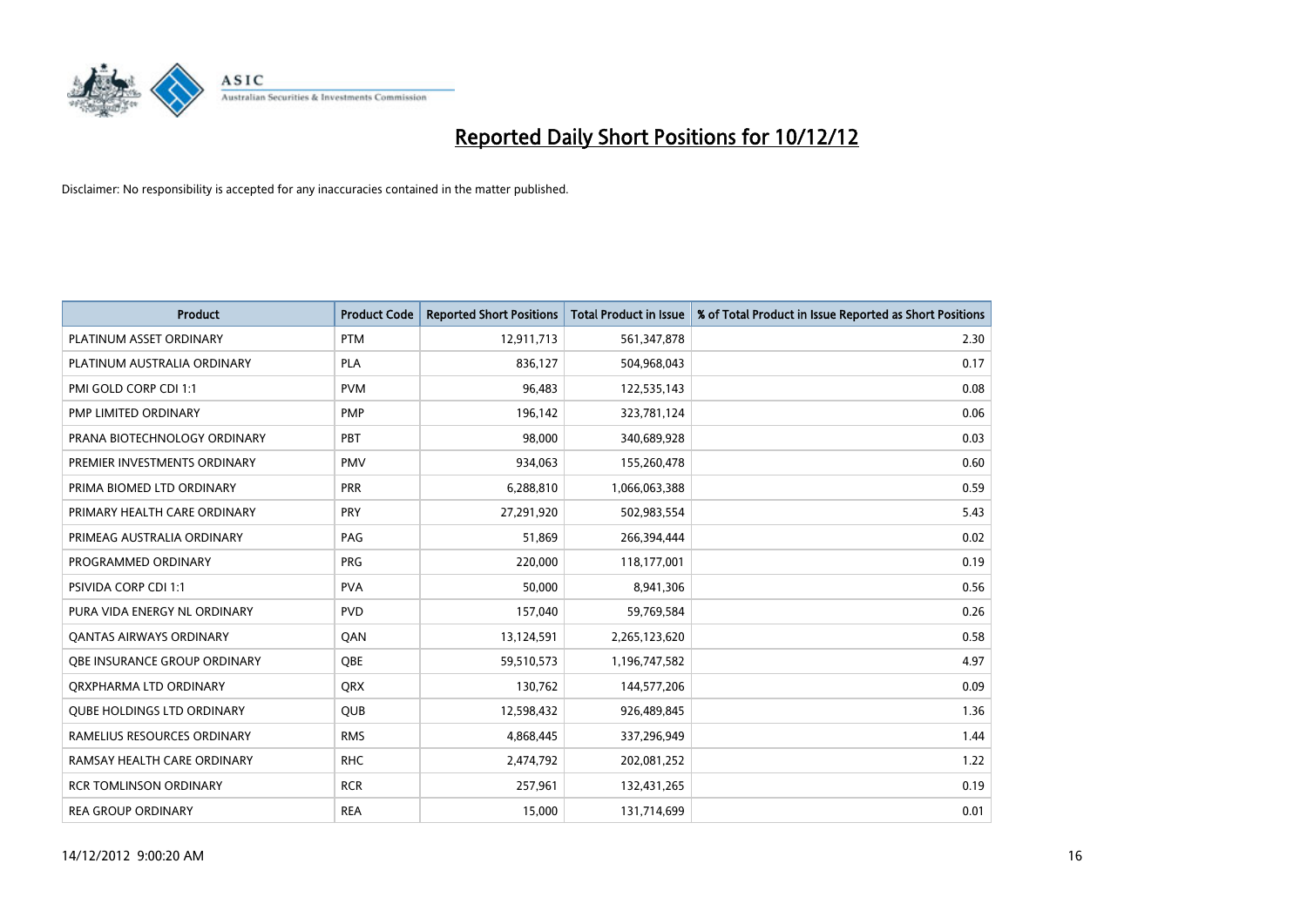

| <b>Product</b>                      | <b>Product Code</b> | <b>Reported Short Positions</b> | <b>Total Product in Issue</b> | % of Total Product in Issue Reported as Short Positions |
|-------------------------------------|---------------------|---------------------------------|-------------------------------|---------------------------------------------------------|
| <b>RECKON LIMITED ORDINARY</b>      | <b>RKN</b>          | 451,000                         | 129,488,015                   | 0.35                                                    |
| <b>RED 5 LIMITED ORDINARY</b>       | <b>RED</b>          | 1,210,234                       | 135,488,008                   | 0.89                                                    |
| <b>RED FORK ENERGY ORDINARY</b>     | <b>RFE</b>          | 2,239,736                       | 384,951,719                   | 0.58                                                    |
| REDBANK ENERGY LTD ORDINARY         | AEJ                 | 13                              | 786,287                       | 0.00                                                    |
| REDFLEX HOLDINGS ORDINARY           | <b>RDF</b>          | 2,820                           | 110,762,310                   | 0.00                                                    |
| REECE AUSTRALIA LTD. ORDINARY       | <b>REH</b>          | 10,650                          | 99,600,000                    | 0.01                                                    |
| <b>REGIS RESOURCES ORDINARY</b>     | <b>RRL</b>          | 1,203,479                       | 473,943,160                   | 0.25                                                    |
| RESMED INC CDI 10:1                 | <b>RMD</b>          | 3,318,686                       | 1,556,242,300                 | 0.21                                                    |
| <b>RESOLUTE MINING ORDINARY</b>     | <b>RSG</b>          | 1,844,792                       | 642,996,890                   | 0.29                                                    |
| <b>RESOURCE GENERATION ORDINARY</b> | <b>RES</b>          | 173                             | 263,345,652                   | 0.00                                                    |
| RETAIL FOOD GROUP ORDINARY          | <b>RFG</b>          | 149,592                         | 127,696,060                   | 0.12                                                    |
| REVERSE CORP LIMITED ORDINARY       | <b>REF</b>          | 100                             | 92,382,175                    | 0.00                                                    |
| REX MINERALS LIMITED ORDINARY       | <b>RXM</b>          | 2,169,081                       | 188,907,284                   | 1.15                                                    |
| <b>RHG LIMITED ORDINARY</b>         | <b>RHG</b>          | 290,983                         | 308,483,177                   | 0.09                                                    |
| <b>RIALTO ENERGY ORDINARY</b>       | <b>RIA</b>          | 41                              | 672,259,992                   | 0.00                                                    |
| RIO TINTO LIMITED ORDINARY          | <b>RIO</b>          | 8,203,335                       | 435,758,720                   | 1.88                                                    |
| ROC OIL COMPANY ORDINARY            | <b>ROC</b>          | 1,268,278                       | 683,235,552                   | 0.19                                                    |
| RURALCO HOLDINGS ORDINARY           | <b>RHL</b>          | 12,000                          | 55,019,284                    | 0.02                                                    |
| SAI GLOBAL LIMITED ORDINARY         | SAI                 | 6,975,972                       | 206,730,256                   | 3.37                                                    |
| SALMAT LIMITED ORDINARY             | <b>SLM</b>          | 555,886                         | 159,812,799                   | 0.35                                                    |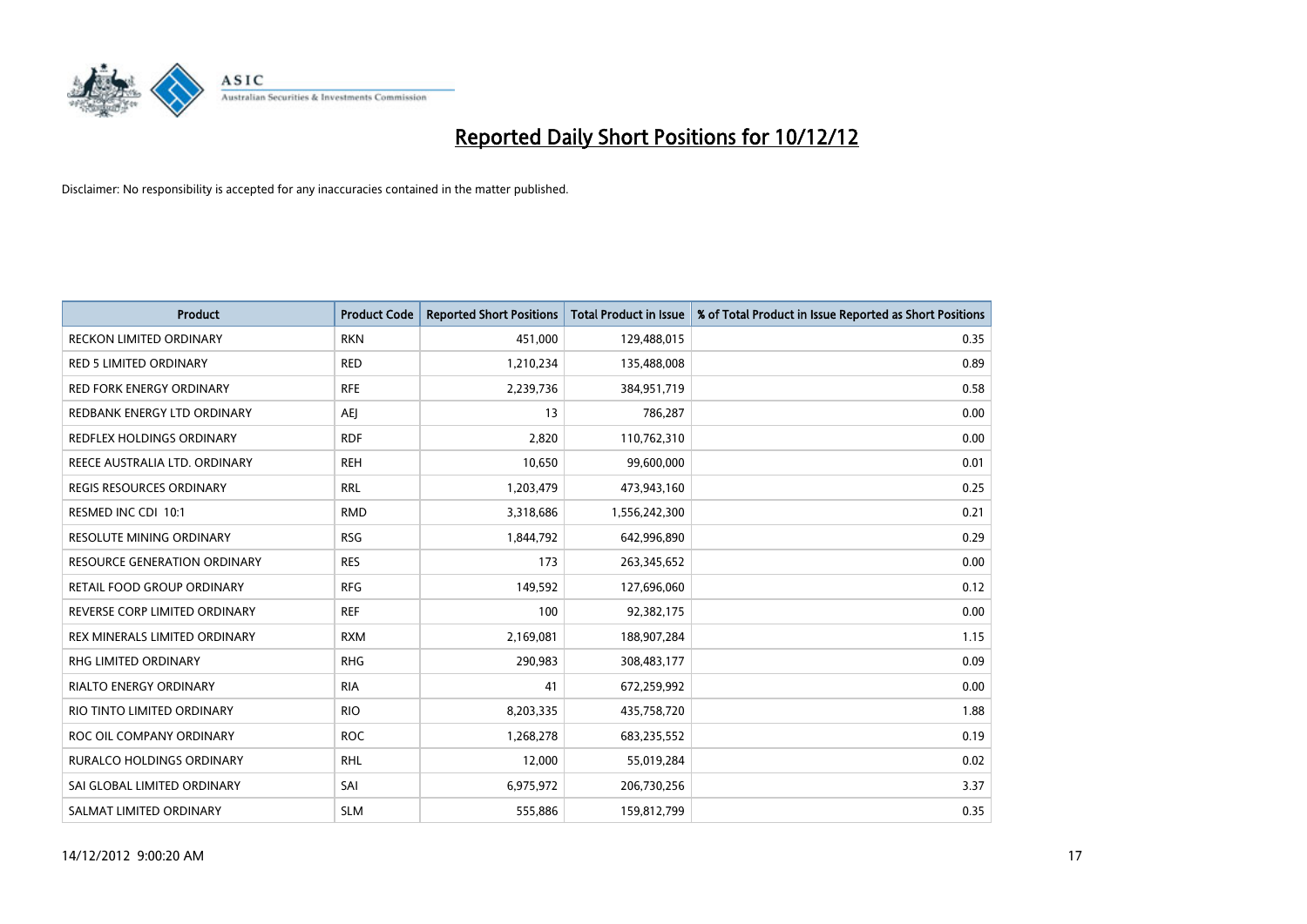

| <b>Product</b>                           | <b>Product Code</b> | <b>Reported Short Positions</b> | <b>Total Product in Issue</b> | % of Total Product in Issue Reported as Short Positions |
|------------------------------------------|---------------------|---------------------------------|-------------------------------|---------------------------------------------------------|
| SAMSON OIL & GAS LTD ORDINARY            | SSN                 | 8,053,600                       | 1,850,487,388                 | 0.44                                                    |
| SANDFIRE RESOURCES ORDINARY              | <b>SFR</b>          | 1,978,512                       | 152,724,301                   | 1.30                                                    |
| <b>SANTOS LTD ORDINARY</b>               | <b>STO</b>          | 4,253,109                       | 958,850,753                   | 0.44                                                    |
| SARACEN MINERAL ORDINARY                 | SAR                 | 6,363,792                       | 595,032,306                   | 1.07                                                    |
| SCA PROPERTY GROUP DEFERRED SETTLEMENT   | SCP                 | 663,987                         | 586,000,000                   | 0.11                                                    |
| SEDGMAN LIMITED ORDINARY                 | <b>SDM</b>          | 931,880                         | 217,623,797                   | 0.43                                                    |
| SEEK LIMITED ORDINARY                    | <b>SEK</b>          | 13,673,274                      | 337,101,307                   | 4.06                                                    |
| SENEX ENERGY LIMITED ORDINARY            | SXY                 | 2,593,063                       | 1,140,194,837                 | 0.23                                                    |
| SERVCORP LIMITED ORDINARY                | SRV                 | 100                             | 98,432,275                    | 0.00                                                    |
| SERVICE STREAM ORDINARY                  | <b>SSM</b>          | 5,018                           | 283,418,867                   | 0.00                                                    |
| SEVEN GROUP HOLDINGS ORDINARY            | <b>SVW</b>          | 3,040,960                       | 307,410,281                   | 0.99                                                    |
| SEVEN WEST MEDIA LTD ORDINARY            | <b>SWM</b>          | 22,820,596                      | 999,160,872                   | 2.28                                                    |
| SIGMA PHARMACEUTICAL ORDINARY            | <b>SIP</b>          | 6,582,753                       | 1,178,522,899                 | 0.56                                                    |
| SILEX SYSTEMS ORDINARY                   | <b>SLX</b>          | 896,735                         | 170,232,464                   | 0.53                                                    |
| SILVER LAKE RESOURCE ORDINARY            | <b>SLR</b>          | 17,987,389                      | 225,493,476                   | 7.98                                                    |
| SIMS METAL MGMT LTD ORDINARY             | SGM                 | 7,564,957                       | 204,269,939                   | 3.70                                                    |
| SINGAPORE TELECOMM. CHESS DEPOSITARY INT | <b>SGT</b>          | 3,877,630                       | 138,645,546                   | 2.80                                                    |
| SIRIUS RESOURCES NL ORDINARY             | <b>SIR</b>          | 713,941                         | 191,949,586                   | 0.37                                                    |
| SIRTEX MEDICAL ORDINARY                  | <b>SRX</b>          | 32,157                          | 55,768,136                    | 0.06                                                    |
| SKILLED GROUP LTD ORDINARY               | <b>SKE</b>          | 5,131,334                       | 233,487,276                   | 2.20                                                    |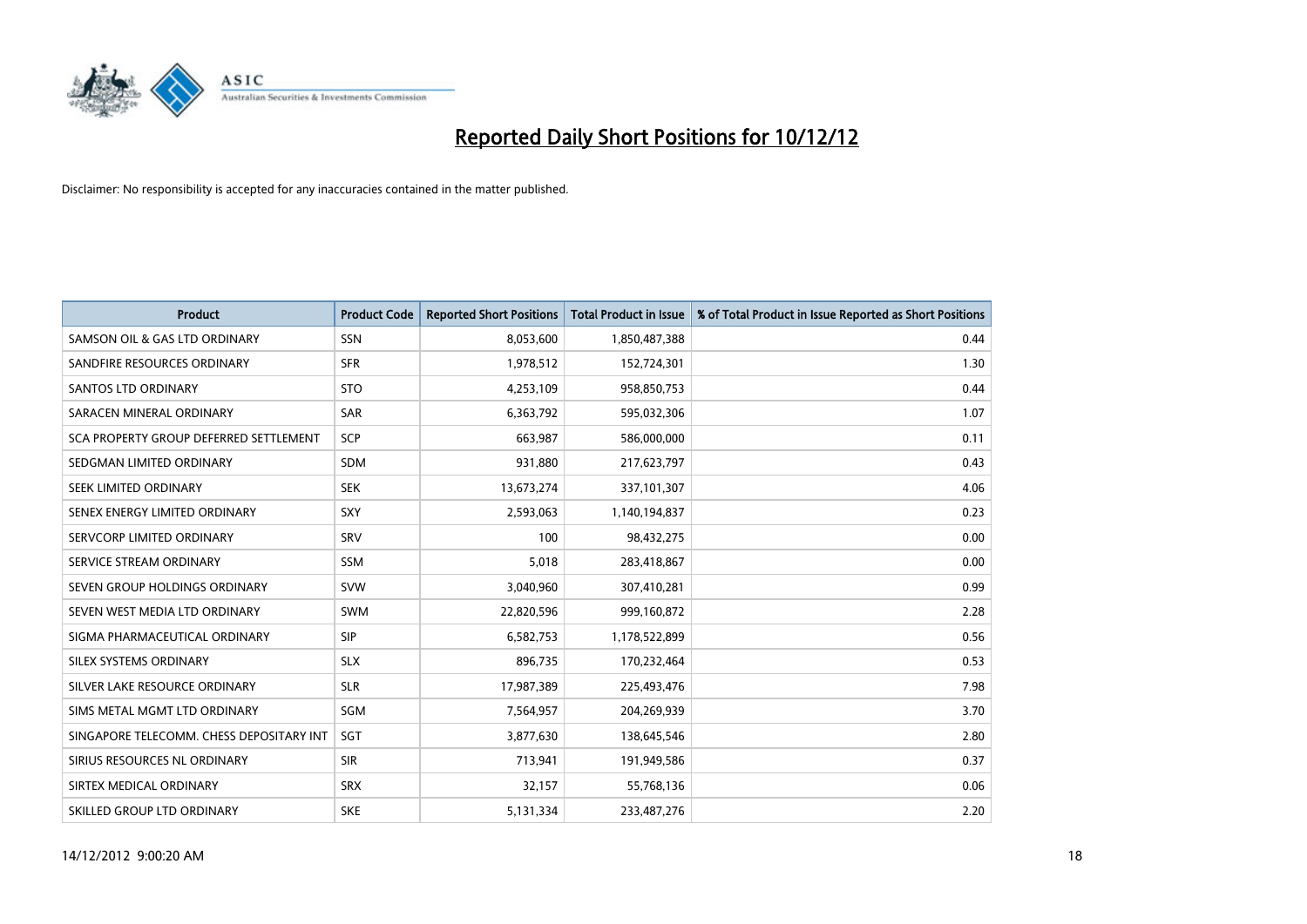

| <b>Product</b>                           | <b>Product Code</b> | <b>Reported Short Positions</b> | <b>Total Product in Issue</b> | % of Total Product in Issue Reported as Short Positions |
|------------------------------------------|---------------------|---------------------------------|-------------------------------|---------------------------------------------------------|
| <b>SKY NETWORK ORDINARY</b>              | <b>SKT</b>          | 881,001                         | 389,139,785                   | 0.23                                                    |
| SKYCITY ENT GRP LTD ORDINARY             | <b>SKC</b>          | 87,615                          | 576,958,340                   | 0.02                                                    |
| SMS MANAGEMENT, ORDINARY                 | <b>SMX</b>          | 763,194                         | 69,378,477                    | 1.10                                                    |
| SONIC HEALTHCARE ORDINARY                | SHL                 | 5,145,462                       | 395,568,681                   | 1.30                                                    |
| SOUL PATTINSON (W.H) ORDINARY            | SOL                 | 37,279                          | 239,395,320                   | 0.02                                                    |
| SOUTH BOULDER MINES ORDINARY             | <b>STB</b>          | 136,195                         | 127,782,826                   | 0.11                                                    |
| SP AUSNET STAPLED SECURITIES             | <b>SPN</b>          | 6,925,228                       | 3,339,620,165                 | 0.21                                                    |
| SPARK INFRASTRUCTURE STAPLED NOTE & UNIT | SKI                 | 36,842,634                      | 1,326,734,264                 | 2.78                                                    |
| SPDR 200 FUND ETF UNITS                  | <b>STW</b>          | 36,196                          | 47,859,567                    | 0.08                                                    |
| SPECIALTY FASHION ORDINARY               | <b>SFH</b>          | 2,588,941                       | 192,236,121                   | 1.35                                                    |
| ST BARBARA LIMITED ORDINARY              | <b>SBM</b>          | 2,284,976                       | 488,074,077                   | 0.47                                                    |
| STANMORE COAL LTD ORDINARY               | <b>SMR</b>          | 32,870                          | 207,527,090                   | 0.02                                                    |
| STARPHARMA HOLDINGS ORDINARY             | SPL                 | 5,692,616                       | 283,640,060                   | 2.01                                                    |
| STHN CROSS MEDIA ORDINARY                | <b>SXL</b>          | 18,317,152                      | 704,858,524                   | 2.60                                                    |
| STOCKLAND UNITS/ORD STAPLED              | <b>SGP</b>          | 17,443,670                      | 2,202,657,963                 | 0.79                                                    |
| STRAITS RES LTD. ORDINARY                | SRO                 | 640,600                         | 1,164,150,159                 | 0.06                                                    |
| STW COMMUNICATIONS ORDINARY              | SGN                 | 1,677,030                       | 403,828,512                   | 0.42                                                    |
| SUNCORP GROUP LTD ORDINARY               | <b>SUN</b>          | 7,854,616                       | 1,286,600,980                 | 0.61                                                    |
| SUNDANCE ENERGY ORDINARY                 | <b>SEA</b>          | 3,231,208                       | 277,098,474                   | 1.17                                                    |
| SUNDANCE RESOURCES ORDINARY              | <b>SDL</b>          | 15,579,478                      | 3,066,227,034                 | 0.51                                                    |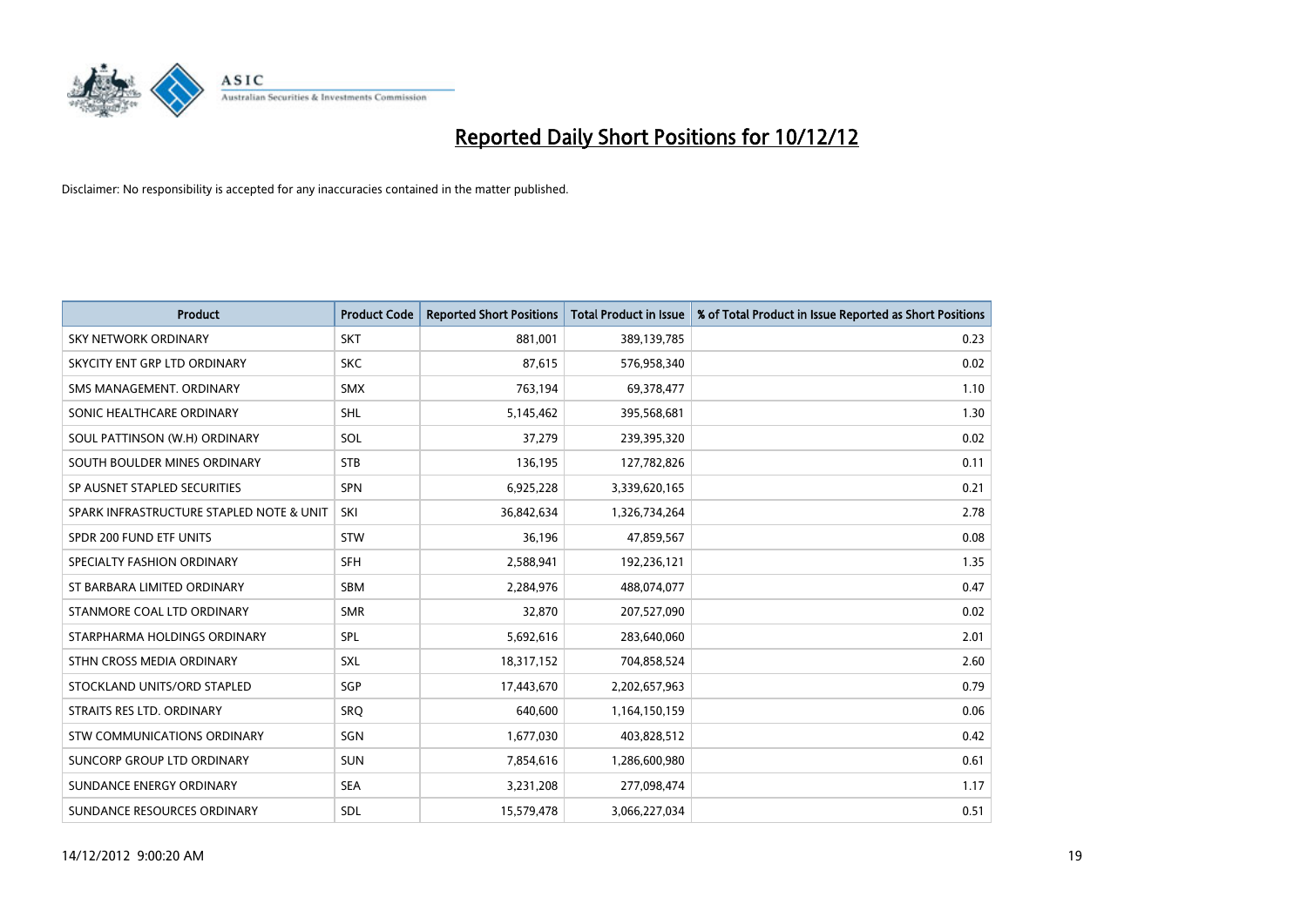

| <b>Product</b>                       | <b>Product Code</b> | <b>Reported Short Positions</b> | Total Product in Issue | % of Total Product in Issue Reported as Short Positions |
|--------------------------------------|---------------------|---------------------------------|------------------------|---------------------------------------------------------|
| SUNLAND GROUP LTD ORDINARY           | <b>SDG</b>          | 118,391                         | 191,238,877            | 0.06                                                    |
| SUPER RET REP LTD ORDINARY           | SUL                 | 666,077                         | 196,382,811            | 0.34                                                    |
| SYD AIRPORT STAPLED US PROHIBIT.     | SYD                 | 10,481,206                      | 1,861,210,782          | 0.56                                                    |
| SYRAH RESOURCES ORDINARY             | <b>SYR</b>          | 17,958                          | 133,869,590            | 0.01                                                    |
| <b>TABCORP HOLDINGS LTD ORDINARY</b> | <b>TAH</b>          | 14,533,520                      | 734,015,737            | 1.98                                                    |
| TANAMI GOLD NL ORDINARY              | <b>TAM</b>          | 506,904                         | 261,132,677            | 0.19                                                    |
| TAP OIL LIMITED ORDINARY             | <b>TAP</b>          | 497,514                         | 241,295,311            | 0.21                                                    |
| TASSAL GROUP LIMITED ORDINARY        | <b>TGR</b>          | 110,682                         | 146,304,404            | 0.08                                                    |
| TATTS GROUP LTD ORDINARY             | <b>TTS</b>          | 5,121,297                       | 1,385,200,190          | 0.37                                                    |
| <b>TECHNOLOGY ONE ORDINARY</b>       | <b>TNE</b>          | 50,302                          | 305,675,455            | 0.02                                                    |
| TELECOM CORPORATION ORDINARY         | <b>TEL</b>          | 14,560,466                      | 1,855,748,099          | 0.78                                                    |
| <b>TELSTRA CORPORATION, ORDINARY</b> | <b>TLS</b>          | 21,339,532                      | 12,443,074,357         | 0.17                                                    |
| TEN NETWORK HOLDINGS ORDINARY        | <b>TEN</b>          | 100,463,955                     | 1,437,204,873          | 6.99                                                    |
| TERANGA GOLD CORP CDI 1:1            | <b>TGZ</b>          | 111,220                         | 163,248,235            | 0.07                                                    |
| TEXON PETROLEUM LTD ORDINARY         | <b>TXN</b>          | 60,615                          | 245,039,848            | 0.02                                                    |
| TFS CORPORATION LTD ORDINARY         | <b>TFC</b>          |                                 | 279,621,829            | 0.00                                                    |
| THE REJECT SHOP ORDINARY             | <b>TRS</b>          | 2,662,965                       | 26,092,220             | 10.21                                                   |
| THORN GROUP LIMITED ORDINARY         | <b>TGA</b>          | 542,549                         | 146,374,703            | 0.37                                                    |
| <b>TIGER RESOURCES ORDINARY</b>      | <b>TGS</b>          | 3,465,663                       | 673,470,269            | 0.51                                                    |
| TOLL HOLDINGS LTD ORDINARY           | <b>TOL</b>          | 35,169,016                      | 717,133,875            | 4.90                                                    |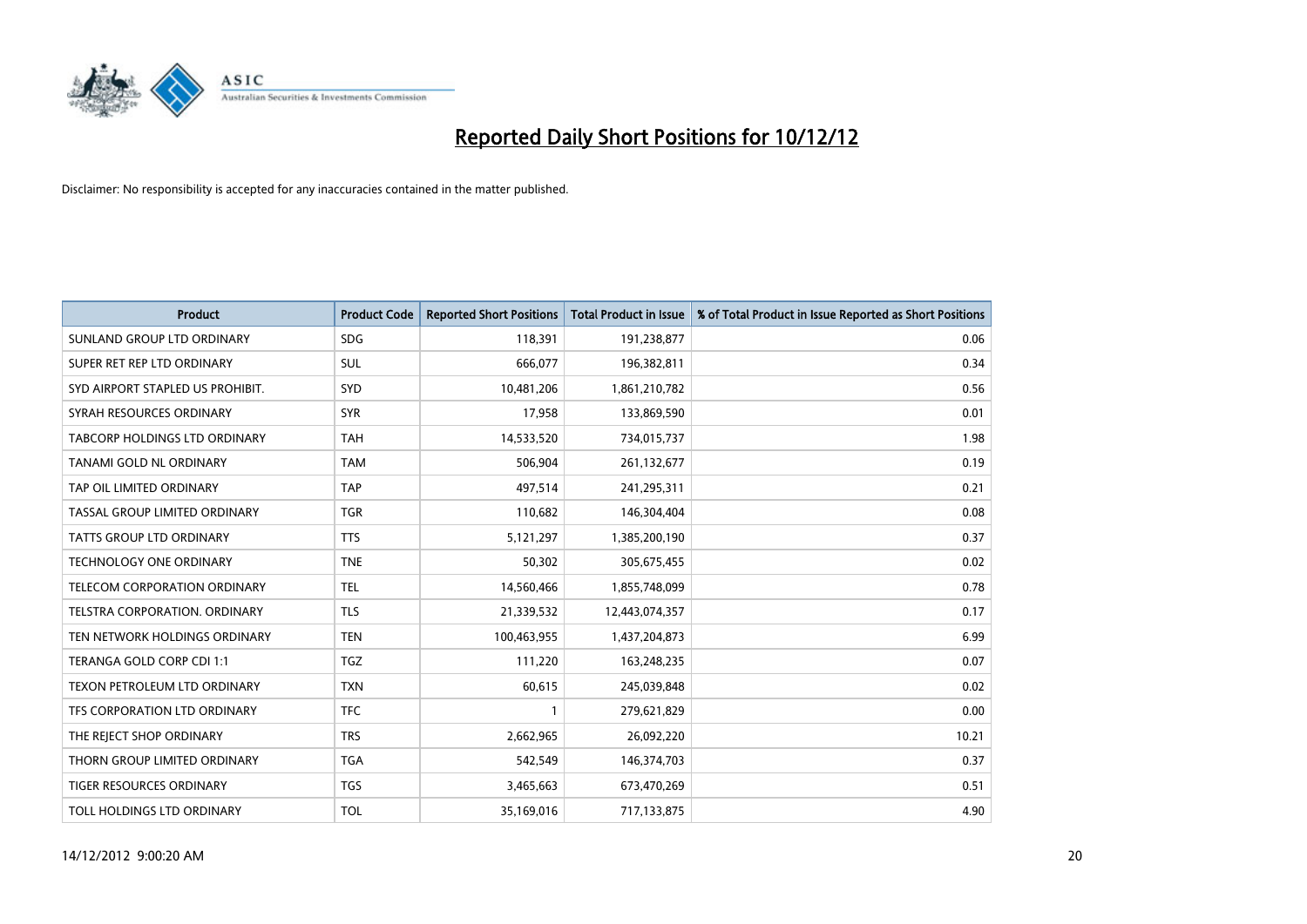

| <b>Product</b>                         | <b>Product Code</b> | <b>Reported Short Positions</b> | <b>Total Product in Issue</b> | % of Total Product in Issue Reported as Short Positions |
|----------------------------------------|---------------------|---------------------------------|-------------------------------|---------------------------------------------------------|
| TOX FREE SOLUTIONS ORDINARY            | <b>TOX</b>          | 629,100                         | 115,989,858                   | 0.54                                                    |
| TPG TELECOM LIMITED ORDINARY           | <b>TPM</b>          | 2,885,961                       | 793,808,141                   | 0.36                                                    |
| <b>TRADE ME GROUP ORDINARY</b>         | <b>TME</b>          | 94,631                          | 396,017,568                   | 0.02                                                    |
| TRANSFIELD SERVICES ORDINARY           | <b>TSE</b>          | 7,416,390                       | 512,457,716                   | 1.45                                                    |
| TRANSPACIFIC INDUST, ORDINARY          | <b>TPI</b>          | 2,877,699                       | 1,578,556,067                 | 0.18                                                    |
| TRANSURBAN GROUP TRIPLE STAPLED SEC.   | <b>TCL</b>          | 7,489,476                       | 1,461,665,097                 | 0.51                                                    |
| TREASURY WINE ESTATE ORDINARY          | <b>TWE</b>          | 18,887,456                      | 647, 227, 144                 | 2.92                                                    |
| TROY RESOURCES LTD ORDINARY            | <b>TRY</b>          | 10,700                          | 91,318,649                    | 0.01                                                    |
| <b>UGL LIMITED ORDINARY</b>            | UGL                 | 6,869,512                       | 166,315,038                   | 4.13                                                    |
| UXC LIMITED ORDINARY                   | <b>UXC</b>          | 1,443,379                       | 308,056,885                   | 0.47                                                    |
| <b>VENTURE MINERALS ORDINARY</b>       | <b>VMS</b>          | 327,760                         | 287,320,170                   | 0.11                                                    |
| <b>VIRGIN AUS HLDG LTD ORDINARY</b>    | <b>VAH</b>          | 39,150,255                      | 2,455,775,111                 | 1.59                                                    |
| VITERRA INC CDI 1:1                    | <b>VTA</b>          | 10                              | 68,629,939                    | 0.00                                                    |
| <b>VOCUS COMMS LTD ORDINARY</b>        | <b>VOC</b>          | 72,741                          | 77,111,341                    | 0.09                                                    |
| <b>WATPAC LIMITED ORDINARY</b>         | <b>WTP</b>          | 8,701                           | 184,332,526                   | 0.00                                                    |
| <b>WDS LIMITED ORDINARY</b>            | <b>WDS</b>          | 7                               | 144,740,614                   | 0.00                                                    |
| WEBIET LIMITED ORDINARY                | <b>WEB</b>          | 364,393                         | 71,065,929                    | 0.51                                                    |
| <b>WESFARMERS LIMITED ORDINARY</b>     | <b>WES</b>          | 26,614,545                      | 1,006,645,953                 | 2.64                                                    |
| WESFARMERS LIMITED PARTIALLY PROTECTED | <b>WESN</b>         | 135,059                         | 150,547,645                   | 0.09                                                    |
| WESTERN AREAS NL ORDINARY              | <b>WSA</b>          | 12,507,680                      | 179,735,899                   | 6.96                                                    |